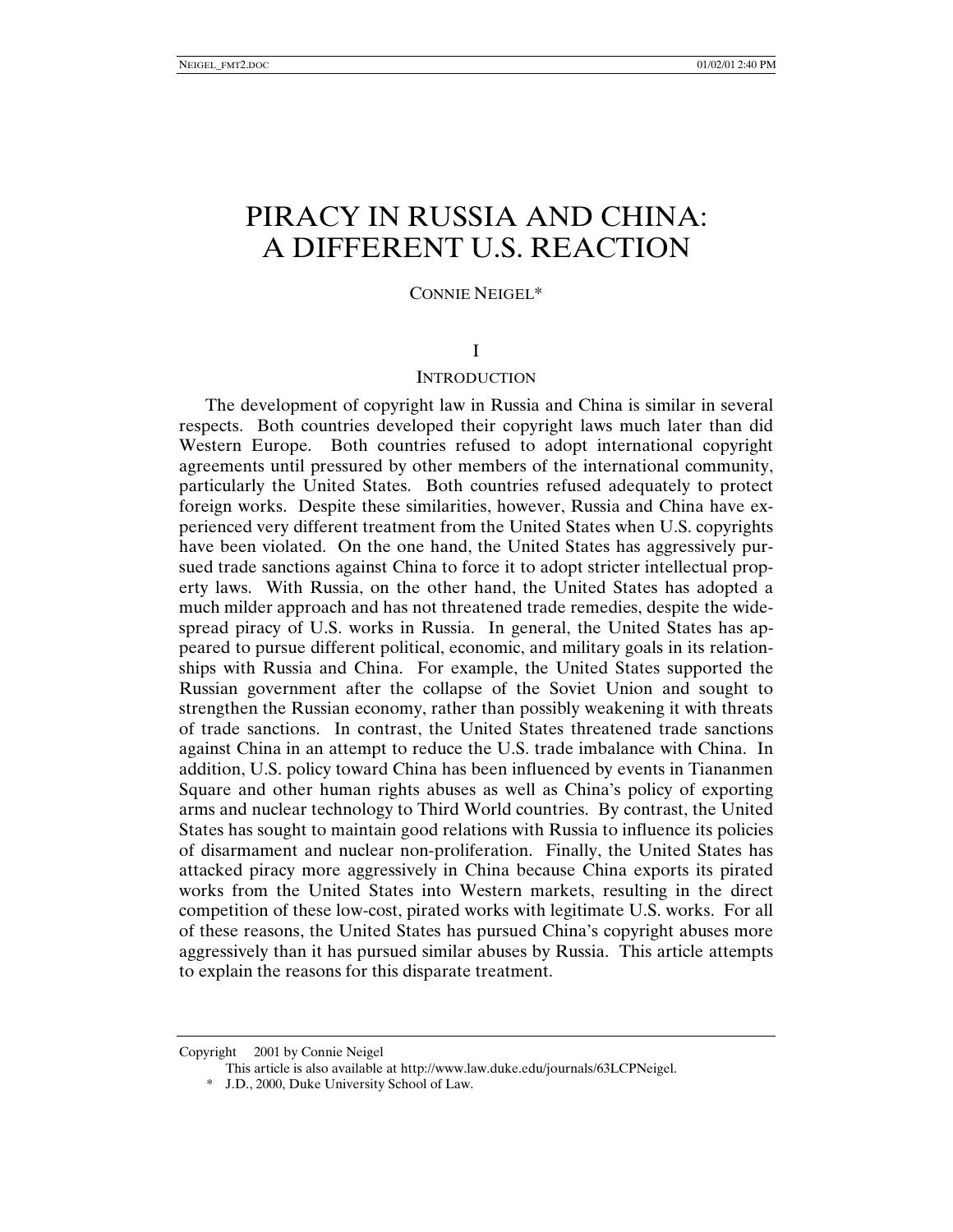This article supplements the treatment of intellectual property law in Law and Contemporary Problems, including the Spring 1996 issue on the Lanham Act. Part II of this article traces the indigenous historical development of Russia's copyright system during the era of tsarist rule in Russia up to the Soviet era and explores more recent responses to external pressures from other members of the international community, in particular the United States. In similar fashion, Part III traces the historical development of China's copyright system, indigenously as well as in response to U.S. trade pressures. Part IV then examines the U.S. response to piracy in Russia and China and attempts to explain the disparate treatment.

### II

#### HISTORY OF RUSSIA'S COPYRIGHT LAW

Although Russia developed its first copyright law in the early nineteenth century, it did not adhere to international copyright agreements until almost 150 years later, when external pressures forced the then-Soviet Union to adapt its laws to more stringent international norms.

#### A. Indigenous Development of Russia's Copyright Law

Russia produced many of the great composers and authors of the world, but it lagged behind Western Europe in its development of copyright law by almost a century.<sup>1</sup> Western European countries published books in Slavic languages and even used the Cyrillic alphabet—soon after the invention of the printing press in 1476, but Russia did not publish its first known book until 1564, almost a century later.2 Despite its late development, Russia's copyright law followed a similar path to the laws of Western Europe in the early years. Like its European counterparts, the Russian monarchy sought to control the dissemination of information by controlling printing.<sup>3</sup> The Russian government regulated the domestic creation of works and the importation of foreign works with the goal of maintaining the state's authority.<sup>4</sup> For example, between the time of the reign of Ivan the Terrible and Peter the Great's accession to the throne, print-

<sup>1.</sup> Russia's first copyright law was enacted in 1828. *See infra* note 10 and accompanying text. England's first copyright law, the Statute of Queen Anne, was enacted in 1709 and is widely considered to be the first law on authors' rights. *See* EDWARD W. PLOMAN & L. CLARK HAMILTON, COPYRIGHT: INTELLECTUAL PROPERTY IN THE INFORMATION AGE 12 (1980).

<sup>2</sup>*. See* MICHAEL A. NEWCITY, COPYRIGHT LAW IN THE SOVIET UNION 4 (1978) (tracing the development of copyright law in Russia from tsarist Russia through the Soviet era) [hereinafter NEWCITY, COPYRIGHT LAW]. The first known book published in Russia was ACTS OF THE APOSTLES AND MESSAGES OF THE BLESSED APOSTLE PAUL. *See id*.

<sup>3.</sup> The early history of intellectual property laws in Europe developed out of a similar desire of the state to control the spread of information. *See* PLOMAN & HAMILTON, *supra* note 1, at 9 (noting that the interest and subsequent intervention of governments in the trade of printed materials was motivated by three principal concerns: the spread of knowledge, control, and greed).

<sup>4</sup>*. See* NEWCITY, COPYRIGHT LAW, *supra* note 2, at 4.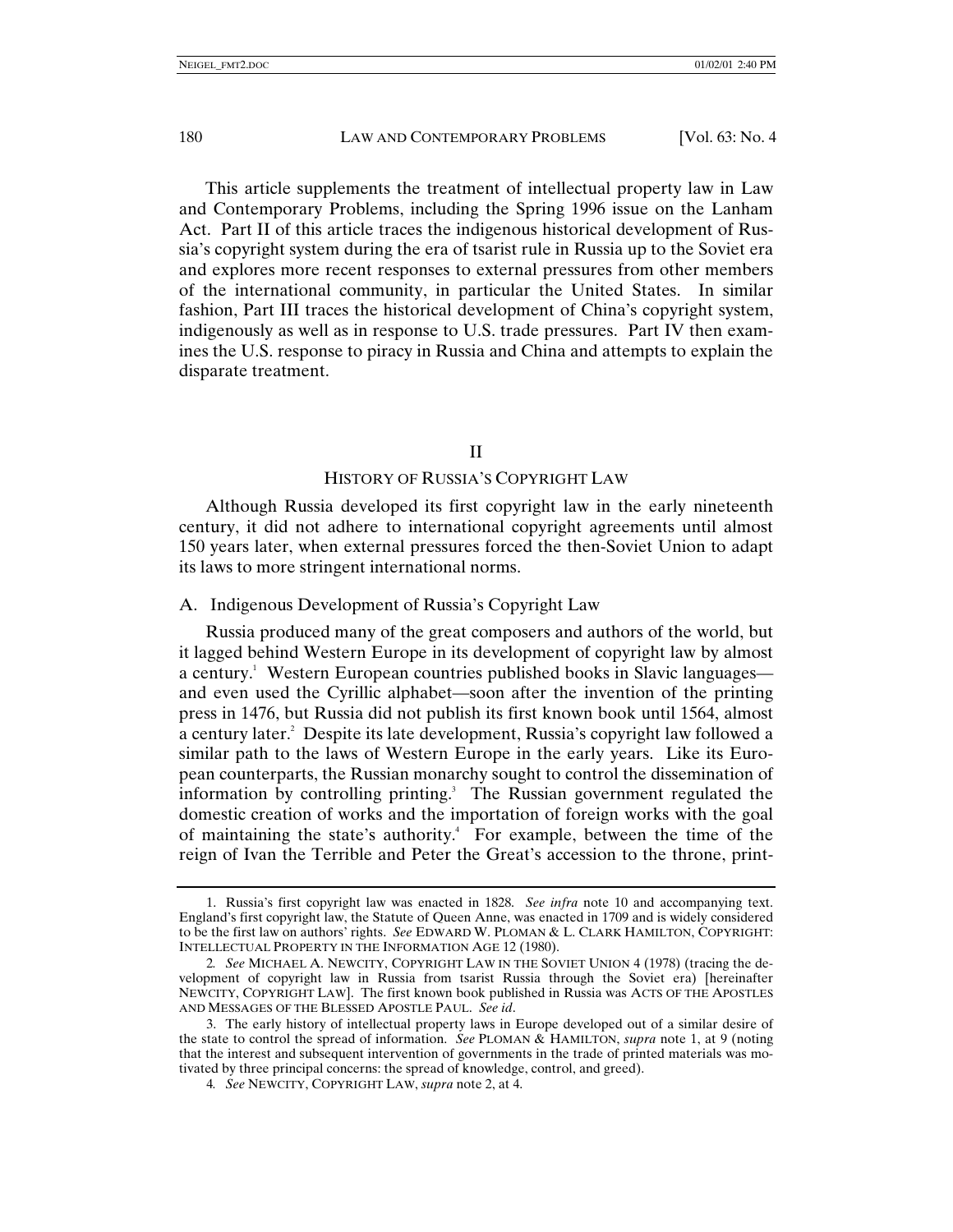ing was reserved almost exclusively for religious works.5 During his reign, Peter considerably loosened the restrictions on printing to permit—and indeed to encourage—the printing of books on secular subjects, including science, education, and culture. In a dramatic shift from earlier monarchs, Peter encouraged the importation and translation of foreign works.<sup>7</sup> Subsequent monarchs (except for Catherine during the early part of her reign before the French Revolution) reversed many of Peter's liberal gains, and the state again strictly controlled printing: Unrestricted printers were closed, foreign works were prohibited, and censors controlled the subject matter of books.<sup>8</sup>

During this period in Russia, from the publication of the first known book in the late 1500s until the mid 1820s, the numbers of private printers and books increased significantly.<sup>9</sup> With more publishers came more opportunities for pirating works. In response to the threat of piracy, Russia enacted its first copyright law, the Censorship Code and Statements on the Rights of the Writer of 1828 ("Copyright Law of 1828"), to prevent the unauthorized publication and distribution of works.<sup>10</sup> Notably, Russian publishers were free to publish foreign works, either in the original language or in Russian translation.<sup>11</sup> After its enactment, several changes were made to the Copyright Law of 1828.<sup>12</sup> The most significant change for foreign authors came in 1857 when the Council of State extended copyright protection to foreign authors who first published their works in Russia.<sup>13</sup> After undergoing several amendments, the Copyright Law of 1828 was overhauled when a government-appointed commission drafted the new 1911 Copyright Act.<sup>14</sup> Foreign authors did gain some rights in the 1911 Act: Even though foreign works first published abroad were in the public domain and could be freely translated into Russian, they could not be published in their original languages in Russia without the authors' consent.<sup>15</sup> According to one commentator, the 1911 Act "can be considered the corner-stone of the devel-

11*. See id*. at 7-8.

13*. See id*. at 7.

<sup>5.</sup> During the seventeenth century, 483 books were printed in Moscow, and only seven were nonreligious works. *See id*.

<sup>6.</sup> During Peter's reign from 1708 until 1725, more books were published than in the preceding 150 years. *See id*. at 5.

<sup>7.</sup> Not much later, however, in 1771, Russian printers were permitted to reproduce foreign works. Even then, Russian censors screened the foreign works. *See id*.

<sup>8</sup>*. See id*. at 5-6.

<sup>9</sup>*. See id*. at 6.

<sup>10</sup>*. See id*. at 6-7.

<sup>12.</sup> In 1830, the Council of State issued a decree that permitted authors to assign and transfer their works. In 1857, the Council of State extended the length of a copyright from life of the author plus 25 years to life of the author plus 50 years. In 1887, almost 50 years after its enactment, the copyright law was separated from the censorship statute and placed in the law of property. *See id*.

<sup>14</sup>*. See id*. at 8-10 (describing the development and structure of the 1911 act); *see also* Bernie R. Burrus, *The Soviet Law of Inventions and Copyright*, 30 FORDHAM L. REV. 693, 711-13 (1962) (summarizing the development of copyright law in Russia and the Soviet Union). The 1911 copyright law was modeled on the German copyright law of 1901. *See* NEWCITY, COPYRIGHT LAW, *supra* note 2, at 7.

<sup>15</sup>*. See* NEWCITY, COPYRIGHT LAW, *supra* note 2, at 9.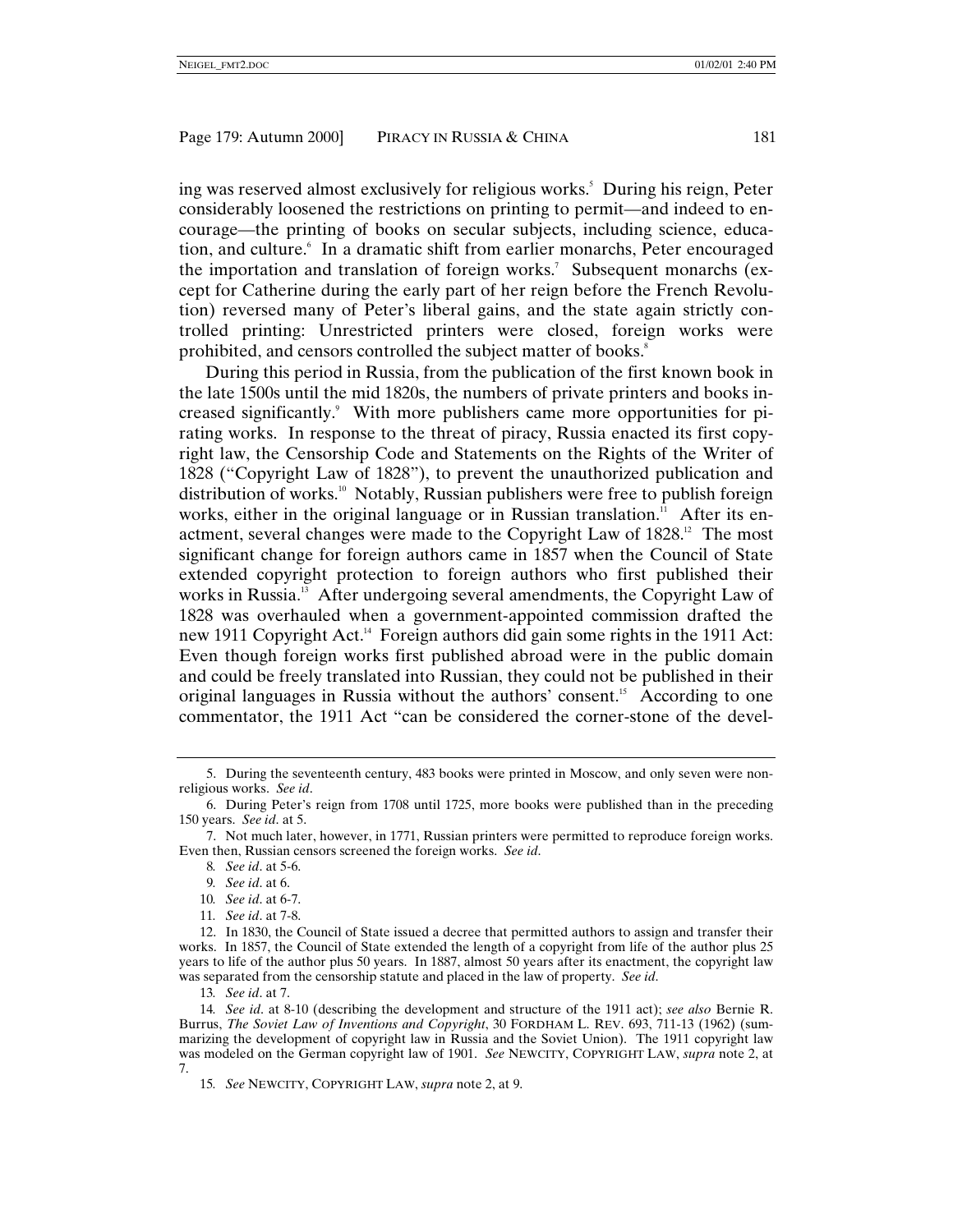opment of copyright legislation under the imperial regime."16 As such, it represented the last change to Russia's copyright regime under imperial Russia. The Bolshevik Revolution and the rise of Leninism ushered in many changes, and copyright law was not immune from its influence.

In the years immediately following the Bolshevik Revolution, the new Soviet government sought to eradicate market influences and launched a program of nationalization and monopolization of property, including intellectual property. To accomplish its objectives, the Soviet government issued several copyright decrees whose purpose was to nationalize the Russian classics, monopolize publishing rights and the publishing industry, establish remuneration schedules for authors of published works, and abolish copyright protection after the death of the author.<sup>17</sup> The confiscatory approach of the early Soviet years was shortlived. Under Vladimir Lenin's New Economic Policy of 1921, the government sought to encourage private enterprise.<sup>18</sup> As part of its efforts, the government enacted its first copyright law in 1925 and later amended it in 1928.<sup>19</sup> Significantly, both laws retained the state's authority to nationalize the works of any author without his consent and denied protection to foreign authors unless they first published their works in the Soviet Union.<sup>20</sup> The copyright law remained largely unchanged for the next thirty years, and Russians complained that the statute lagged behind technological developments and, in fact, hindered technological progress.<sup>21</sup> In response, the Soviet government enacted the Fundamentals of Civil Legislation, which, for the first time, sought to integrate copyright law into the civil code. $22$ 

During this period of the Soviet era, from its inception until the 1960s, the Soviet Union was largely isolationist in its views toward international intellectual property agreements. When its economic interests were at stake, however, the Soviet Union later joined the Universal Copyright Convention ("UCC") and modified its copyright laws accordingly. The next section describes the international influence on Soviet copyright law and looks back to the international influence on earlier copyright law under tsarist Russia.

- 20*. See* NEWCITY, COPYRIGHT LAW, *supra* note 2, at 22-23.
- 21*. See* PRINS, *supra* note 16, at 124.

<sup>16.</sup> CORIEN PRINS, COMPUTER PROGRAM PROTECTION IN THE USSR 118 (1991) (providing an overview of the history of Russian copyright law).

<sup>17</sup>*. See* Serge L. Levitsky, *Introduction to Soviet Copyright Law, in* LAW IN EASTERN EUROPE 31 (Z. Szirmai ed., 1964). Based on the decree of Nov. 26, 1918, the works of many prominent Russian composers were nationalized, including those of Tchaikovsky and Mussorgsky. *See id.* at 32.

<sup>18</sup>*. See* Michael Newcity, *Russian Intellectual Property Reform: Towards a Market Paradigm*, 36 GERMAN Y.B. INT'L L. 328, 330 (1993) [hereinafter Newcity, *Russian Intellectual Property Reform*].

<sup>19</sup>*. See* PRINS, *supra* note 16, at 122-24. As fundamentals of copyright law, the 1925 and 1928 laws served as the basis for subsequent copyright legislation in the republics. *See id*.

<sup>22</sup>*. See* Fundamental Principles of Civil Legislation of the U.S.S.R. and Union Republics (1961), *reprinted in* SOVIET CODES OF LAW 511 (William B. Simons ed., 1980). For a description of the Soviet copyright law embodied in the civil code, see OLIMPIAD S. IOFFE, SOVIET CIVIL LAW 325-41 (1988).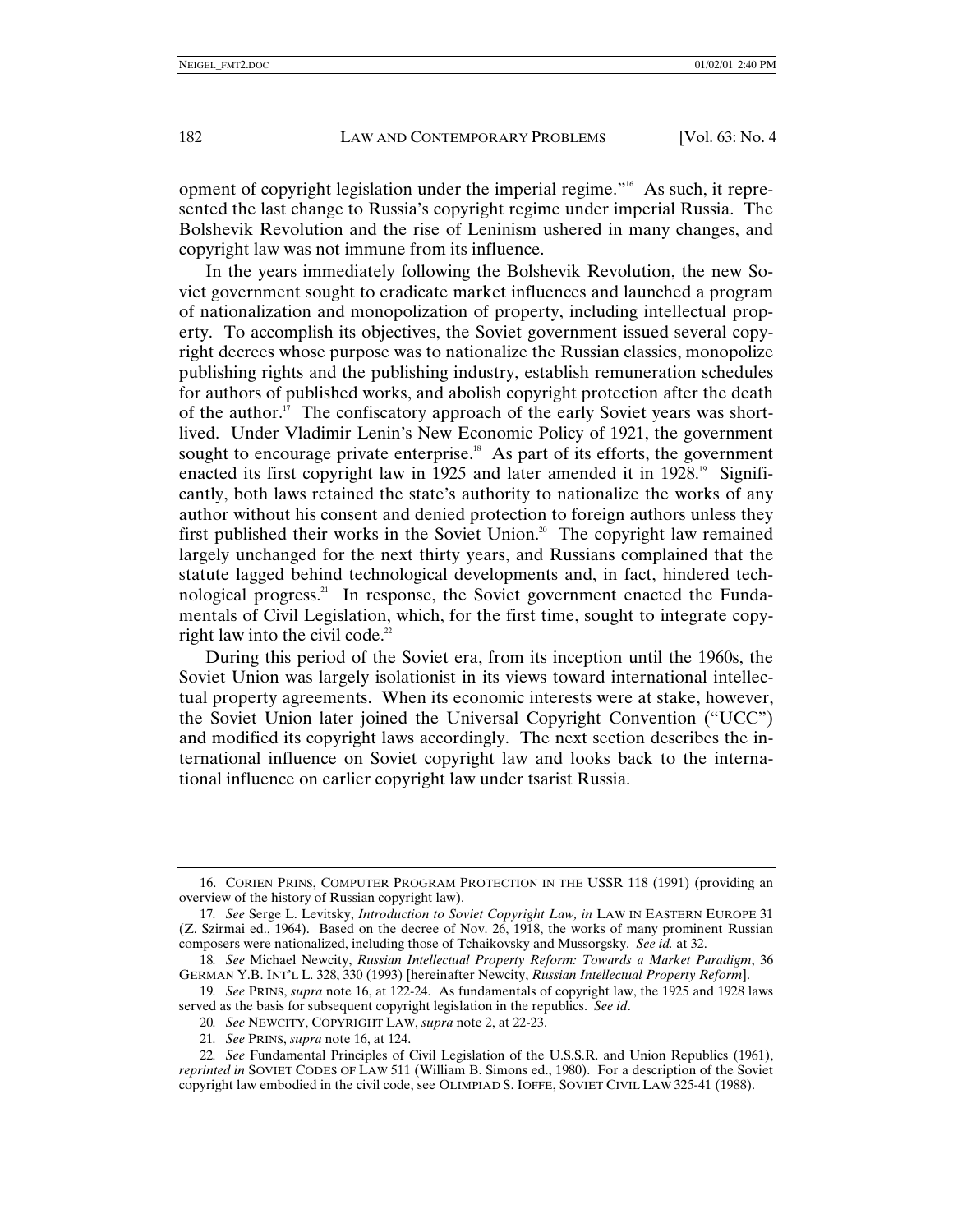#### B. Development of Russia's Copyright Law in Response to External Pressures

At least as early as 1732, Russia recognized the significance of international copyright protection. During that year, the Russian monarch Anna Ioannovna forbade the importation of works that had been created in Russia but then republished abroad.<sup>23</sup> Although issuing state edicts had been a common method of protecting copyrighted works during the eighteenth century, during the nineteenth century, countries turned to bilateral copyright agreements to protect their works. $24$  Russia signed its first bilateral copyright agreement with France in 1861 and signed an agreement with Belgium one year later.<sup>25</sup> This method of international copyright protection lasted through much of the nineteenth century. Countries later adopted a multilateral approach, and many signed the landmark Berne Convention in 1886.<sup>26</sup> Russia, however, refused to sign the Berne Convention for three principal reasons. First, and most important, signing the Convention would result in huge costs to the Russian government. Because Russia was a prolific consumer of foreign literature, it would have been obligated to pay royalties to Convention members.<sup>27</sup> Second, the Russian government regarded the Convention as a device to protect the interests of publishers while ignoring the interests of authors and greater society.<sup>28</sup> Finally, adherence to the Convention would have forced the Russian government to abolish its policy of free translation. The Russian government relied on freedom of translation to disseminate creative works to its multilingual population.<sup>29</sup> Instead of signing the Berne Convention, Russia maintained its strategy of negotiating bilateral agreements.<sup>30</sup>

Those bilateral agreements either ended on their own or were rescinded by the Soviet government after the Bolshevik Revolution. During the first decades after the Revolution, the Soviet government was strictly isolationist and repudiated international copyright agreements because it believed that the international agreements served the capitalistic publishers at the expense of the authors. In reality, the Soviet Union likely refused to join the Berne Convention and the subsequent UCC for the same reasons that tsarist Russia had refused: The government did not want to pay huge royalties to foreign authors, and it valued the freedom of translation, which allowed the government to disseminate its message to its multilingual constituency.<sup>31</sup>

<sup>23</sup>*. See* M.M. BOGUSLAVSKY, COPYRIGHT IN INTERNATIONAL RELATIONS: INTERNATIONAL PROTECTION OF LITERARY AND SCIENTIFIC WORKS 66 (David Catterns ed., N. Poulet trans., 1979).

<sup>24</sup>*. See* NEWCITY, COPYRIGHT LAW, *supra* note 2, at 10-11.

<sup>25</sup>*. See* BOGUSLAVSKY, *supra* note 23, at 67-73.

<sup>26</sup>*. See* Berne Convention for the Protection of Literary and Artistic Works, Sept. 9, 1886, 828 U.N.T.S. 221.

<sup>27</sup>*. See* PRINS, *supra* note 16, at 119.

<sup>28</sup>*. See id*.

<sup>29</sup>*. See id*. at 120.

<sup>30</sup>*. See* BOGUSLAVSKY, *supra* note 23, at 68-70.Russia signed another bilateral agreement with France in 1911, with Germany in 1913, with Belgium in 1915, and with Denmark in 1915. *See id*.

<sup>31</sup>*. See* NEWCITY, *supra* note 2, at 32-33.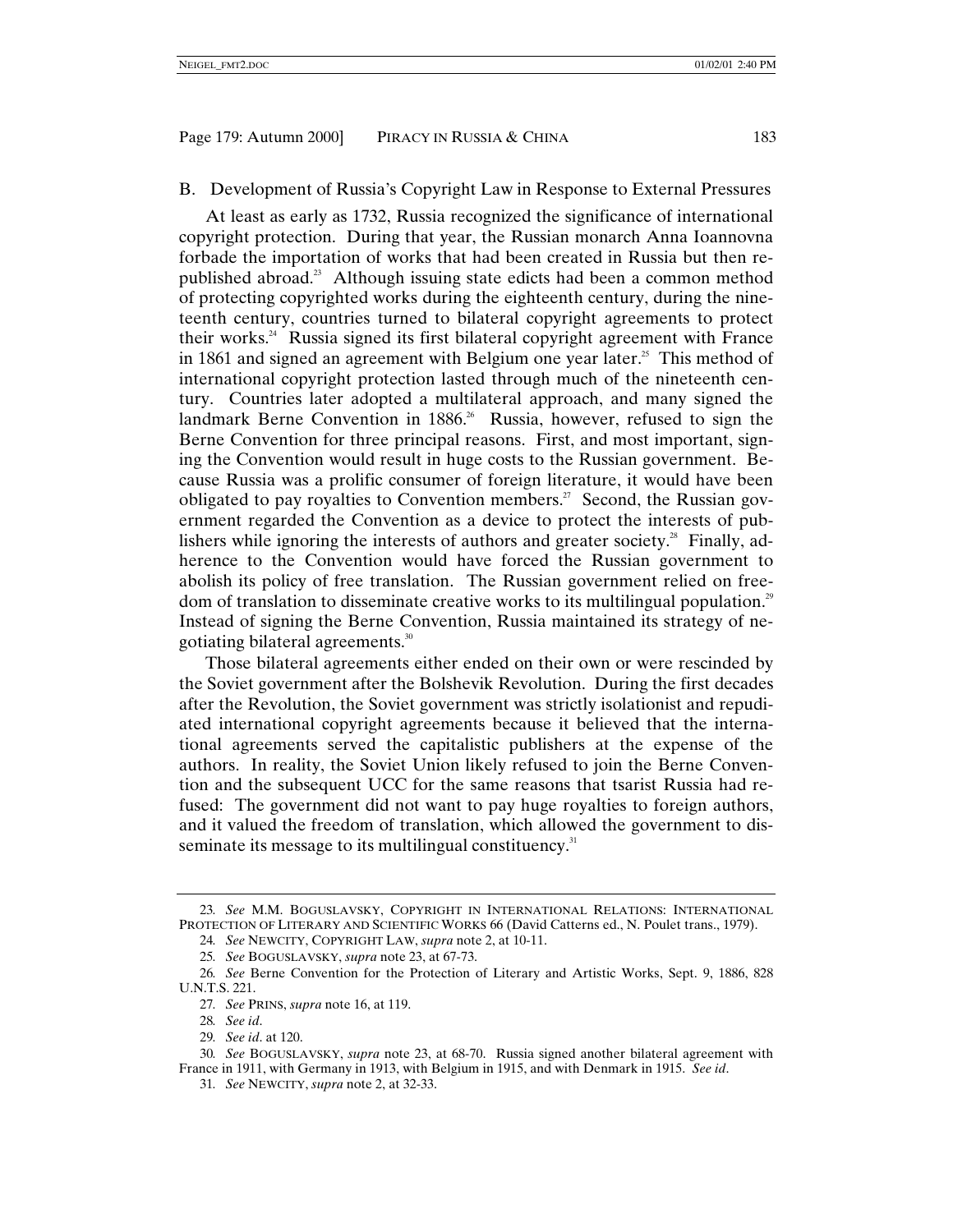Even during its years of isolation, the Soviet Union recognized the need for Western assistance in its efforts to industrialize. This need for Western technology ultimately would lead the Soviet Union out of isolation and into the world community of intellectual property protection. Anxious to accelerate the process of industrialization, the Soviet leaders pursued a policy of rapid acquisition of foreign technology, or technology transfer.<sup>32</sup> "While the Bolshevik regime bitterly denounced foreign imperialists . . . [it] welcomed capitalist technology, importing foreign technicians to teach them how to do things and imitating Western products, plans and processes."<sup>33</sup> The Soviet government hired U.S. companies to build facilities in the Soviet Union, including dams and industrial complexes, and sent its engineers to the United States to learn how to operate the facilities. $34$  The Soviet Union also licensed foreign technology, though foreign governments and companies demanded protection for their intellectual property in return. To ensure its continued access to licensed Western technology and to assure foreign owners of intellectual property that their works would be protected, the Soviet Union, for the first time, joined an international intellectual property convention, the Paris Convention for the Protection of Industrial Property.<sup>35</sup>

The Soviet Union next faced pressure from the United States to join the Universal Copyright Convention. During bilateral trade negotiations, the United States negotiated Soviet accession to the UCC in exchange for substantial tax concessions. $36\text{ }$  The United States was responding to domestic political pressure from authors who lost royalties because their copyrights were not recognized in the Soviet Union. $37$  The Soviets finally agreed and joined the UCC in 1973<sup>38</sup> Accession to the UCC required that the Soviet legislature revise its copyright law and abolish its long-lived freedom of translation policy.<sup>39</sup>

<sup>32</sup>*. See* SUSAN K. SELL, POWER AND IDEAS: NORTH-SOUTH POLITICS OF INTELLECTUAL PROPERTY AND ANTITRUST 49-50 (1998).

<sup>33.</sup> Melvin Kranzberg, *The Technical Elements in International Technology Transfer: Historical Perspectives, in* THE POLITICAL ECONOMY OF INTERNATIONAL TECHNOLOGY TRANSFER 31, 35 (John R. McIntyre & David S. Papp eds., 1986).

<sup>34</sup>*. See* SELL, *supra* note 32, at 49. For example, in 1929, Ford built an automobile factory in Gorky, and the Soviet Union sent its engineers to Detroit to learn Ford's production techniques. *See id*. "Once the factory began producing Model A Fords under a Russian name, the connection with Ford ended and everybody went home." Kranzberg, *supra* note 33, at 35.

<sup>35</sup>*. See* Paris Convention for the Protection of Industrial Property, Mar. 20, 1983, 21 U.S.T. 1583.

<sup>36.</sup> For a detailed description of the trade talks, see Newcity, *Russian Intellectual Property Reform, supra* note 18, at 331-34.

<sup>37.</sup> The Soviet Union, on the other hand, argued that U.S. tax laws suppressed Soviet sales and licenses of Soviet technology in the United States. *See id*. at 331-32.

<sup>38.</sup> *See* Universal Copyright Convention, Sept. 6, 1952, 6 U.S.T. 2731, 216 U.N.T.S. 132. Observers in the West feared that the Soviet Union would use the UCC to suppress the writings of dissidents. *See* Lee Jeffrey Ross, Jr., *Soviet Accession to the Universal Copyright Convention: Possible Implications for Future Foreign Publication of Dissidents' Works*, 4 GA. J. INT'L & COMP. L. 404 (1974); Alan Schwartz, *Russian Roulette*, N.Y. TIMES, Mar. 10, 1973, at 29.

<sup>39</sup>*. See* PRINS, *supra* note 16, at 130. To comply with the UCC, the Soviet legislature adopted amendments to its civil code on copyrights in 1973. *See* Newcity, *Russian Intellectual Property Reform, supra* note 18, at 332.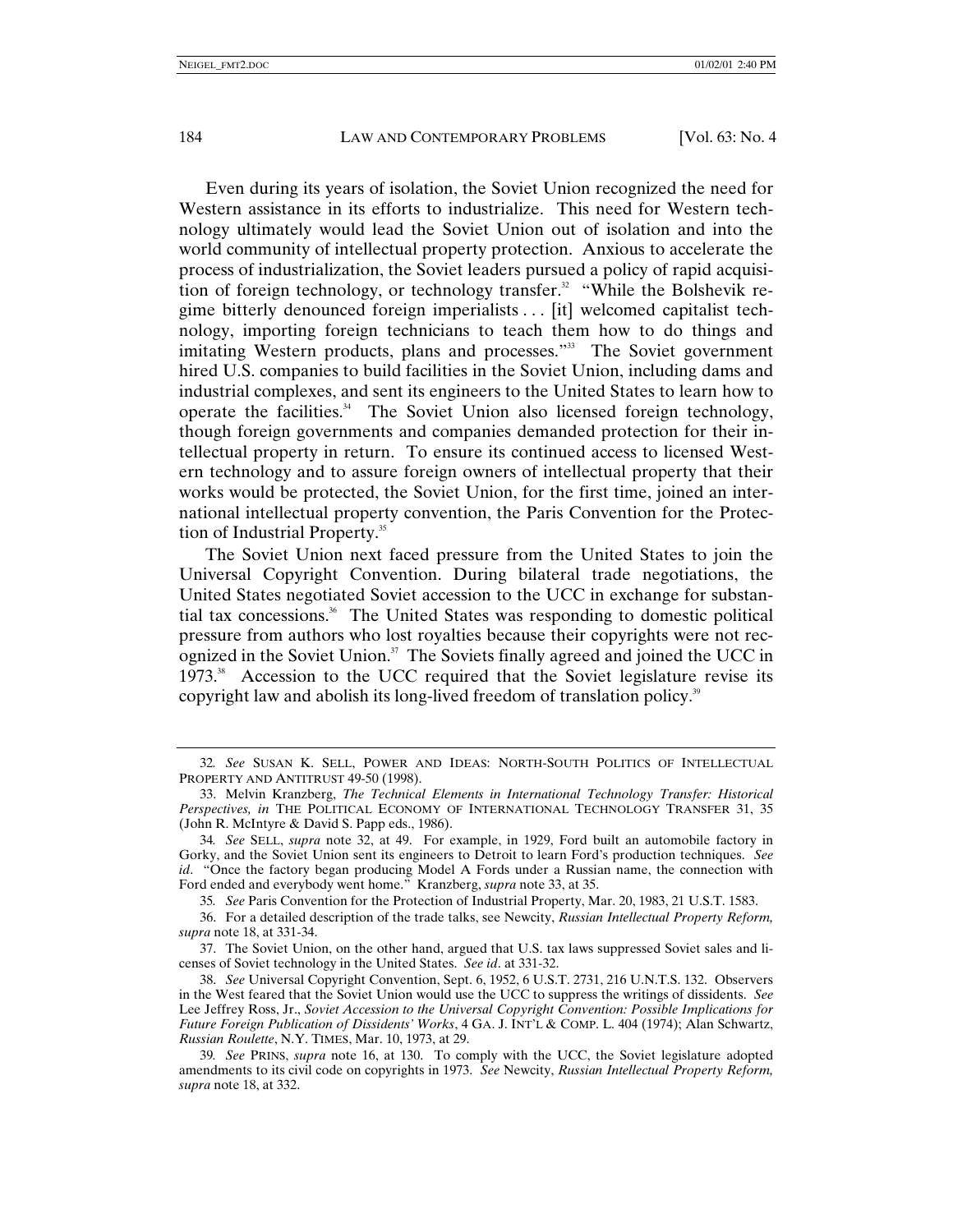Even though the international community applauded the Soviet Union's accession to the intellectual property conventions, problems persisted.<sup>40</sup> The most significant problem was the inadequate protection of foreign works in the Soviet Union. Foreign authors received the same level of protection in the Soviet Union as Soviet citizens enjoyed; that protection, however, was significantly less than the foreign authors received in their home countries.<sup>41</sup> For example, the Soviet Union retained the power to compel licensing of foreign works and to exclude certain forms of intellectual property from protection. Computer programs and algorithms, for example, received neither copyright nor patent protection.42 The international community, particularly the United States, exerted pressure on the Soviet Union to join the Berne Convention so that foreign authors would receive greater protection in the Soviet Union.<sup>43</sup>

The United States negotiated a bilateral agreement with the Soviet Union in which, among other conditions, the Soviet Union agreed to join the Berne Convention in exchange for the United States' grant of "most-favored nation" trading status.<sup>44</sup> The agreement was signed by Presidents Bush and Gorbachev in June 1990, but President Bush held up Congressional action on the agreement until Soviet officials agreed to reduce piracy of U.S. films and to enact less restrictive immigration laws.45 In response to U.S. pressure, on May 31, 1991, the Soviet Union enacted Chapter IV of the Fundamentals of Civil Legislation, which contained principles for a new copyright law.<sup>46</sup> Before the Fundamentals

42*. See id*.

<sup>40.</sup> During later bilateral negotiations between the United States and the Soviet Union, the U.S. Copyright Office identified several problems with the Soviet copyright laws, including "the failure to protect computer programs and databases adequately under copyright law; the failure to protect sound recordings adequately; incomplete public performance rights; overly broad fair use and personal use exemptions; and inadequate enforcement mechanisms generally." *Hearings Before the House Judiciary Subcomm. on Intellectual Property and Judicial Admin.*, 101st Cong. (1991) (statement of Ralph Oman, Register of Copyrights), *reprinted in* [New Developments 1987-1991 Transfer Binder] Copyright L. Rep. (CCH) ¶ 20,638 (May 16, 1991).

<sup>41</sup>*. See* Newcity, *Russian Intellectual Property Reform, supra* note 18, at 332.

<sup>43.</sup> The Berne Convention provided more protection for authors, and the international community hoped that Soviet accession to the Berne Convention would reduce the rampant piracy in the Soviet Union. *See Copyright is Everybody's Business*, UNESCO COURIER (FRANCE), June 1991, at 48; Herbert Mitgang, *Old Copyright Treaty: New Shield for U.S. Artists*, N.Y. TIMES, Mar. 10, 1989, at B7.

<sup>44</sup>*. See* U.S.S.R.-U.S.: Agreement on Trade Relations, June 1, 1990, 29 I.L.M. 946 (1990). Article VIII of the agreement contains several conditions regarding the future protection of intellectual property between the two countries, including an agreement to protect computer programs and databases under domestic copyright laws and to expand copyright protection to sound recordings. *See id*. at 955- 56.

<sup>45.</sup> The Motion Picture Association of America ("MPAA") and its president Jack Valenti exerted enormous pressure on the Bush administration to delay ratification of the agreement until the Soviets modified their copyright laws better to protect U.S. films from foreign pirates. *See* Lana C. Fleishman, *The Empire Strikes Back: The Influence of the United States Motion Picture Industry on Russian Copyright Law*, 26 CORNELL INT'L L.J. 189 (1993) (describing in detail the successful lobbying efforts of the MPAA and the influence of the MPAA on Russia's copyright laws). The MPAA, at that time, estimated that it lost \$1.2 billion each year to foreign pirates. *See id*. at 218.

<sup>46</sup>*. See* PRINS, *supra* note 16, at 134. Interestingly, Mr. Valenti was still not satisfied with Soviet protection of U.S. films, perhaps in part because state-owned television broadcast two Arnold Schwarzenegger films without permission from the U.S. distributors. *See id*. at 134-35.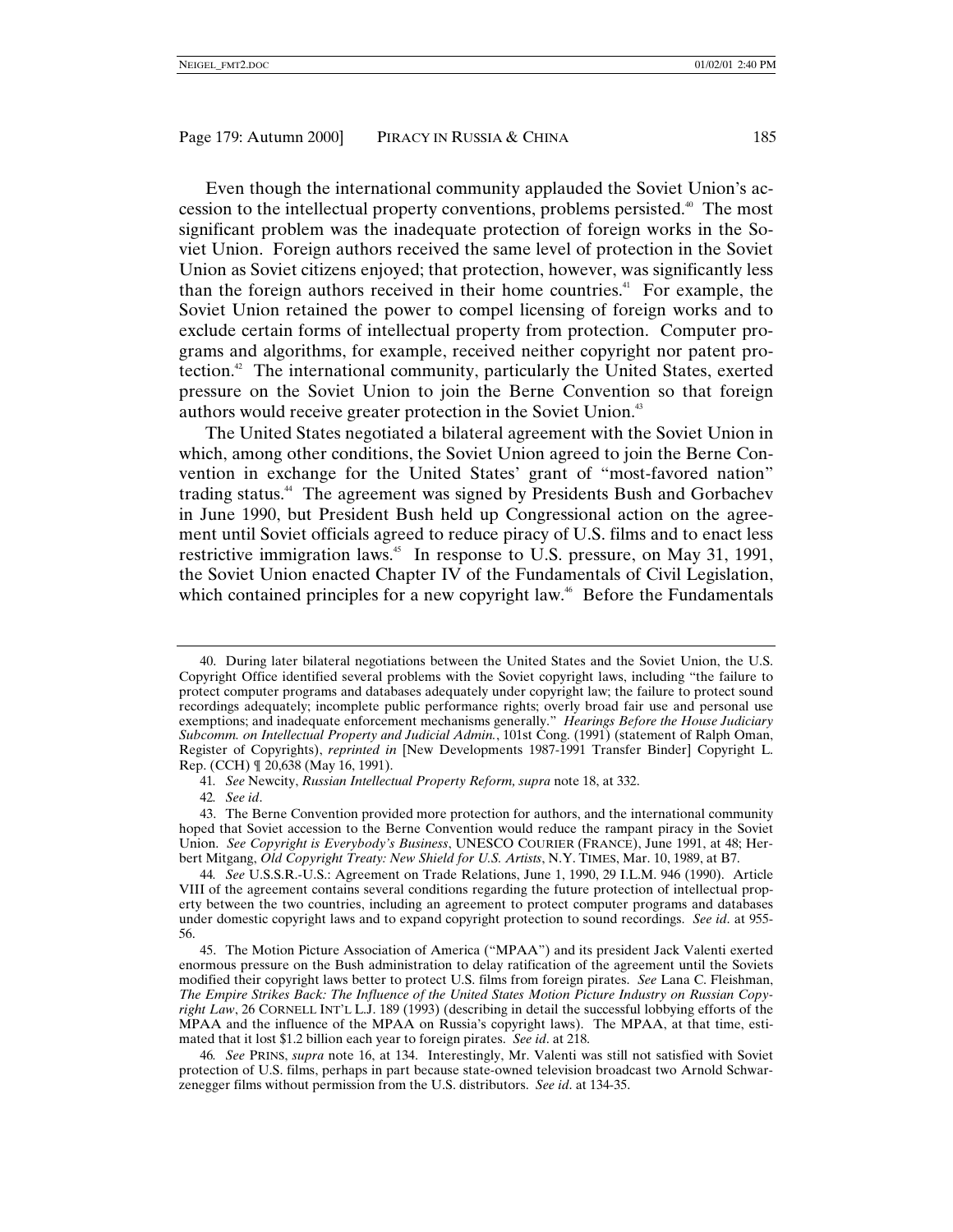became effective, however, the Soviet Union collapsed.<sup> $47$ </sup> After the dissolution of the Soviet Union, the Russian Federation assumed responsibility for the trade agreement in a letter to the U.S. Department of State.<sup>48</sup> To comply with the trade agreement, Russia enacted a series of intellectual property laws, including a law to protect computer programs and databases<sup>49</sup> and a law to protect integrated circuit topologies.<sup>50</sup> Russia then enacted a new, comprehensive copyright law in 1993, On Copyright and Neighboring Rights,<sup>51</sup> and, two years later, joined the Berne Convention.<sup>52</sup>

Even though Russia incorporated international copyright norms into its copyright laws and joined both the UCC and the Berne Conventions, the United States remains dissatisfied with Russian efforts to combat its rampant piracy.53 Video piracy and software piracy are the leading sources of counter-

<sup>47.</sup> The United States, as promised, did enact most-favored nation legislation for the Soviet Union. It was short-lived, however, as the Soviet Union collapsed only months later. *See* Most-Favored-Nation Treatment: Union of Soviet Socialist Republics, Pub. L. No. 102-197, 105 Stat. 1622 (1991).

<sup>48</sup>*. See* Russian Federation-United States: Exchange of Notes Concerning the Entry into Force of the Agreement on Trade Relations, June 17, 1991, 31 I.L.M. 790 (1992). Russia also adopted the 1961 Fundamentals of Civil Legislation from the Soviet era pending adoption of the new Russian civil code. *See* Newcity, *Russian Intellectual Property Reform, supra* note 18, at 337 and note 23 (citing Resolution of the Supreme Soviet of the Russian Federation, July 14, 1992, *On the Regulation of Civil Law Relations in the Period of Realization of Economic Reforms*, VEDOMOSTI S'EZDA NARODNYKH DEPUTATOV R.F., No. 30 (July 30, 1992), Item 1800). For a discussion of the Russian Federation's decision, see Fratislav Pechota, *Russian Federation Reaches Back to 1991 USSR Fundamentals of Civil Law*, 3 SEEL; SURV. E. EUR. L., Aug.-Sept. 1992, at 5.

<sup>49</sup>*. See* Computer Software and Database Protection Act, *reprinted in* 3 BUSINESS AND COMMERCIAL LAWS OF RUSSIA § 9.04 (John P. Hupp ed., 1995). For a discussion of the Russian intellectual property legislation, see Peter B. Maggs, *New Russian Intellectual Property Legislation*, 3 SEEL; SURV. E. EUR. L., Nov. 1992, at 1.

<sup>50</sup>*. See* Integrated Circuit Lay-Out Protection Act, *reprinted in* 3 BUSINESS AND COMMERCIAL LAWS OF RUSSIA § 9.05 (John P. Hupp ed., 1995). For a discussion of the Russian intellectual property legislation, see Maggs, *supra* note 49, at 1.

<sup>51</sup>*. See* RF Copyright Act, *reprinted in* 3 BUSINESS AND COMMERCIAL LAWS OF RUSSIA § 9.08 (John P. Hupp ed., 1995). The new copyright law replaced Chapter IV of the 1961 Fundamentals of Civil Legislation. Even after adopting its new copyright law, Russia has modified it as needed. For example, Russia entered into an agreement—Agreement on Partnership and Cooperation—on June 24, 1994, with the European Union to harmonize its copyright law with the European Union's laws. *See* Michiel Elst, *The Interaction of European Community and Russian Copyright Law: A Matter of Partnership and Cooperation*, 22 REV. CENT. & E. EUR. L. 267, 277-329 (1996) (comparing the copyright regimes in Russia and the European Union and concluding that Russian copyright law substantially converges with the European Union's harmonized copyright law).

<sup>52</sup>*. See News*, 26 IIC, INT'L REV. INDUS. PROP. & COPYRIGHT L. 451, 455 (1995).

<sup>53.</sup> The International Intellectual Property Association ("IIPA"), which represents the motion picture, sound recording, computer software, and publishing industries, estimated that in 1997, piracy of motion pictures in Russia resulted in losses of \$312 million; software losses were \$400 million; audio recordings losses were \$165 million; and book publishing losses were \$45 million. *See* Don E. Tomlinson, *Intellectual Property in the Digital Age: The Piracy/Counterfeiting Problem and Antipiracy and Anticounterfeiting Measures*, CURRENTS: INT'L TRADE L.J. 1, 6 Summer 1999. Even if industry estimates of losses due to piracy are speculative, one need only visit a Moscow market to see collections of software, such as Microsoft Windows 95, sold on compact discs ("CD") for just \$3.30, a fraction of the cost of even a single item of software. *See* Sergei Blagov, *Media-Russia: Copyright Pirates Run Riot*, INTER PRESS SERV., Mar. 7, 1998, *available in* LEXIS, News Library, INPRES File. *Cf.* Rosalind M. Parker, *Protecting American Television Programming in Russia, China, Taiwan, and Japan*, 17 HASTINGS COMM.  $\&$  ENT. L.J. 445 (1995) (arguing that U.S. television broadcasters and television program suppliers should not be concerned with Russian piracy because most larger Russian television stations ad-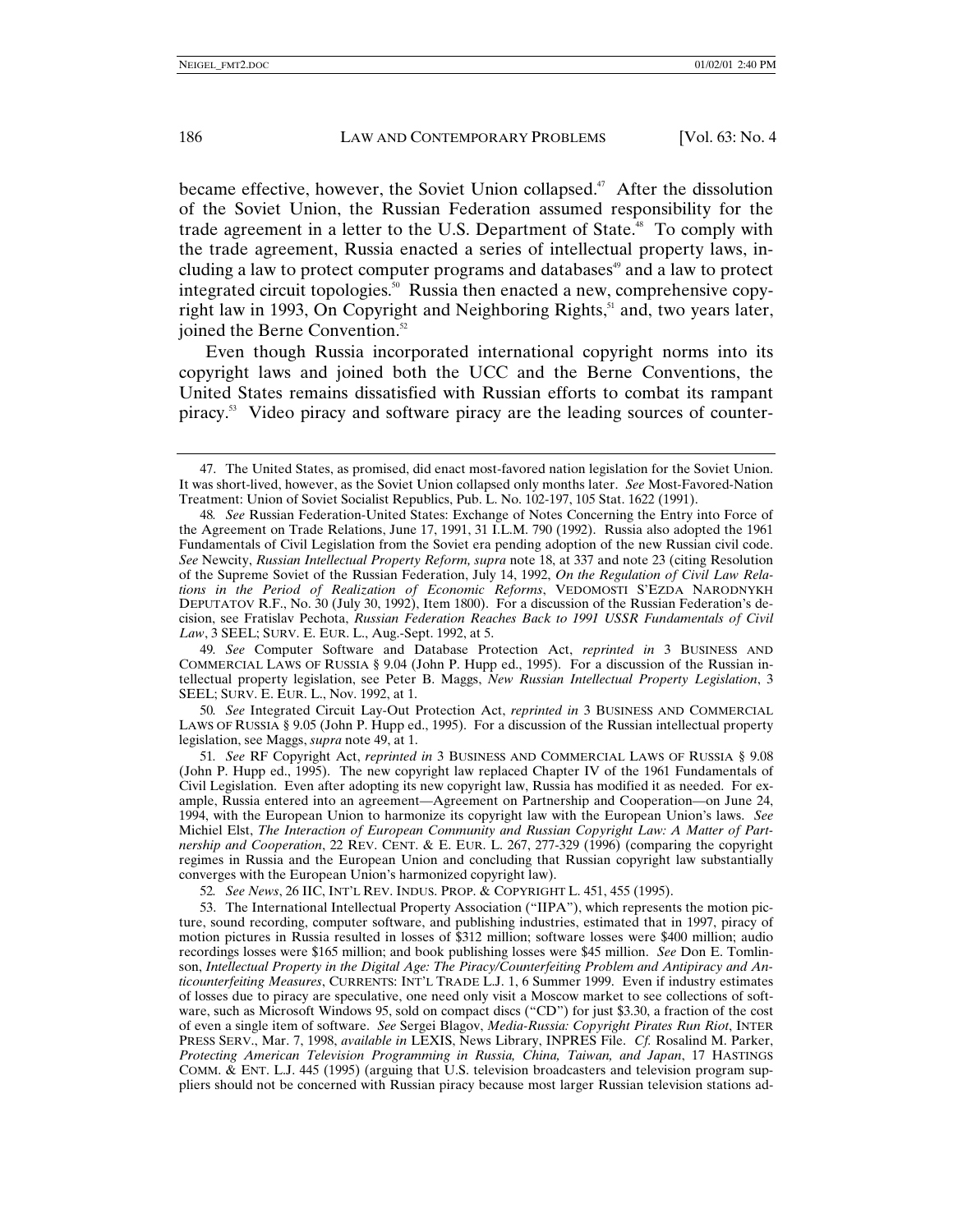feiting in Russia. Nearly all of the videos sold in Russia are pirated.54 In the 1990s, industry trade groups estimated that the software piracy rate in Russia exceeded ninety percent. $55$  The primary culprits have been government enterprises,56 but there are small signs of improvements: President Yeltsin ordered the Presidential Council and State Duma to use only licensed programs.<sup>57</sup> Additionally, legitimate software sales exceeded one million dollars a month in 1995, and one Microsoft executive commented that "Russia is still a superpower of piracy, but it's getting much better."<sup>58</sup> These examples, however, seem to be the exception, not the rule.<sup>59</sup> Industry trade groups such as the Business Software Alliance ("BSA") and Software Publishers Association ("SPA") assert that Russia's efforts, while laudable, are inadequate to reduce the levels of piracy.<sup>60</sup>

56*. See* Robert Farish, *Russian Piracy in a Sea of Software*, INDEP. (LONDON), June 14, 1993, at 15 (discussing the institutionalization of software piracy); *Microsoft Battling Russian Software Piracy*, ECOTASS, May 25, 1993, at 14, *available in* 1993 WL 2568045. An extreme example of software piracy in Russia occurred when the scientist who "adapted" copyrighted IBM software to run on Soviet mainframe computers was awarded the USSR State Prize. *See* Peter B. Maggs, *Legal Regulation of the Dissemination of Scientific and Technical Information in the USSR, in* SOVIET LAW AND ECONOMY 103, 114 (Olimpiad S. Ioffe & Mark W. Janis eds., 1986).

57*. See* Patricia Kranz, *Taking on the "Superpower of Piracy*,*"* BUS. WK., Dec. 19, 1994, at 116B. A major Russian oil company, Gazprom, recently spent over \$500,000 on licensed software, but the company remains an oddity in Russia. *See id*.

58*. Id*. Microsoft reported that its sales increased by 1000% in the year between July 1993 and June 1994. *See id*.

59. According to Yury Ryzkhov, Chairman of the Russian Federation Supreme Soviet's Subcommittee on Science and New Technologies, the Russian logic is as follows: "What point is there in turning off a spigot through which technology and works of art make their way here on their own and almost free of charge at a time when we don't have the money to buy them in the needed quantities on a legal basis?" Mikheyev, *supra* note 55, at 20. As one Russian software entrepreneur, Boris Nuraliev, explains, "[i]n our market, it's not necessary to explain why or how to use . . . Lexicon [a widely used Russian word processor], but you do have to explain why to buy it!" Esther Dyson, *Remaking Russia, By Computer*, N.Y. TIMES, Oct. 10, 1993, at F27 (describing her visit to Moscow to attend a Software Market Association conference and her interactions with Russian entrepreneurs).

60*. See Software Trade Groups Target Pirates*, *supra* note 55. SPA Executive Director Ken Wasch commented that "Russia . . . deserve[s] credit for enacting copyright laws that specifically protect computer programs and other software. But the astronomical levels of software piracy in [Russia] illus-

here to copyright protection, any retransmissions of their programs will necessarily be of lower quality, and scrambling devices can reduce the likelihood of piracy). *See generally* Tim Kuik, *Piracy in Russia: An Epidemic*, 20 WHITTIER L. REV. 831 (1999).

<sup>54</sup>*. See* Amy Harmon, *Russia Has Begun the Daunting Task of Cracking Down on its Massive "Gray Market" for Intellectual Property*, L.A. TIMES, Aug. 19, 1996, at D3. The MPAA estimated that video piracy cost the motion picture industry more than \$300 million in 1997. *See* Will Englund, *Modern Pirates Thrive in Russia*, BALTIMORE SUN, Jan. 27, 1998, at 1A. Top Hollywood releases can even be seen on unlicensed videocassettes in Russia before their U.S. premieres. *See Russians Back Plan to End Film Piracy*, DALLAS MORNING NEWS, July 23, 1997, at 31A.

<sup>55</sup>*. See Software Trade Groups Target Pirates*, NEWSBYTES NEWS NETWORK, Feb. 14, 1995, *available in* LEXIS, Market Library, PROMT File; Vladimir Mikheyev, *Russian Market Should Have No Place for "Pirates*,*"* CURRENT DIG. OF POST-SOV. PRESS, Dec. 23, 1992, *available in* LEXIS, News Library, CDSP File. Pirated CDs of Microsoft's Professional Office Suite, legitimate copies of which sell in the United States for \$600, are available in Moscow for \$11. *See Intellectual Property Developments*, EAST/WEST EXECUTIVE GUIDE, Mar. 1, 1996, *available in* 1996 WL 8665040. The Moscow Times Business Journal estimated that software piracy decreased from 91% in 1996, to 89% in 1997, to 64% in 1998. These figures have not been confirmed by outside sources however. *See Russia: Intellectual Property Rights Protection: An Overview*, INT'L MKT. INSIGHT REP., Mar. 10, 1999, *available in* 1999 WL 8686531.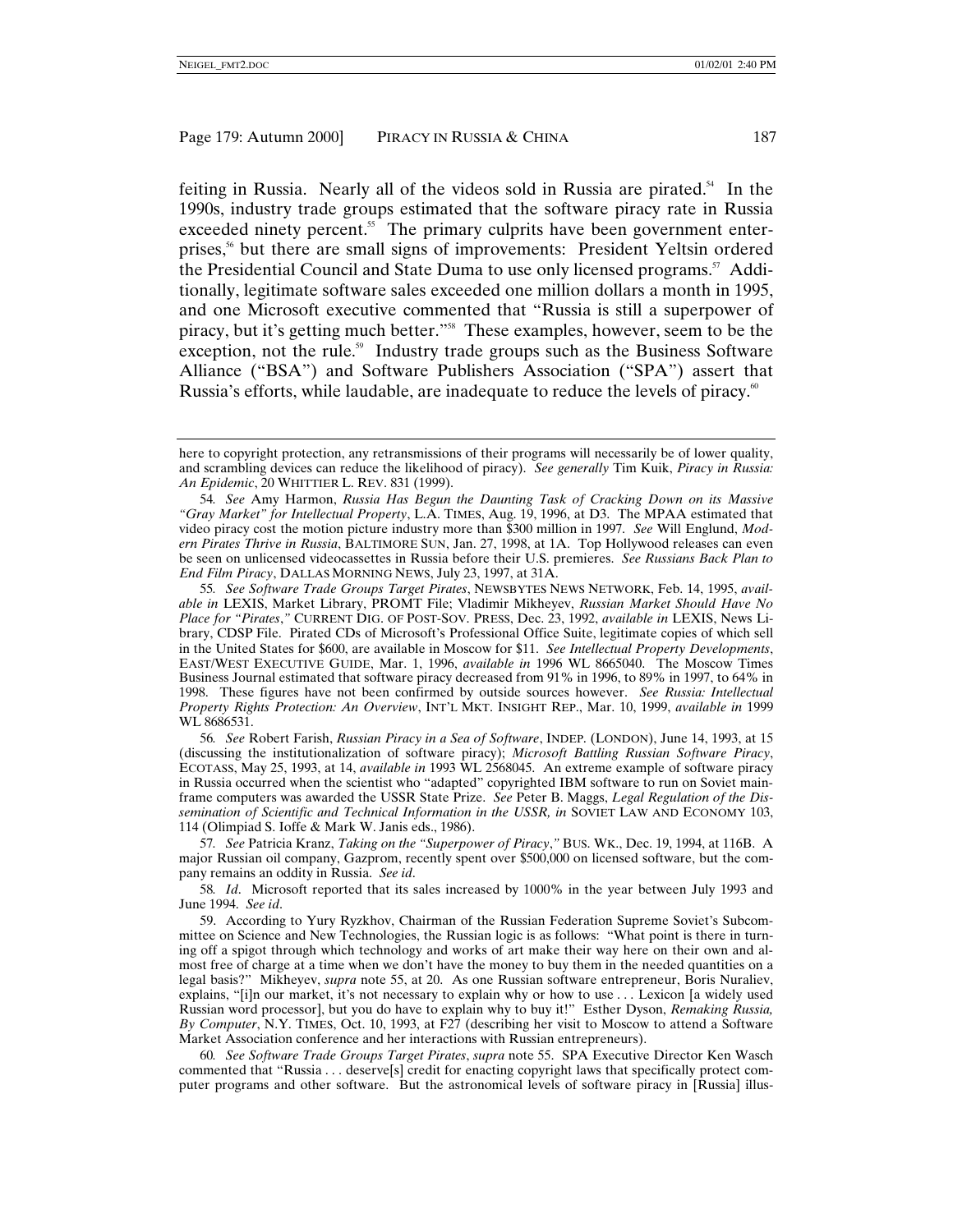To attack the problems of piracy in Russia, industry groups lobbied the United States Trade Representative ("USTR") to use Special 301,<sup>61</sup> a weapon in the United States' trade arsenal that authorizes the USTR to use trade sanctions or otherwise limit market access against a country that inadequately protects U.S. intellectual property rights.<sup>62</sup> In response, USTR Mickey Kantor made "special mention" of nine countries whose intellectual property protections could be improved, including Russia.<sup>63</sup> Again, in response to pressure from industry groups, USTR Kantor placed Russia on the Watch List in 1995;<sup>64</sup> and USTR Charlene Barshefsky elevated Russia to the Priority Watch List in 1997.<sup>65</sup> Even though Russia remains on the Priority Watch List,<sup>66</sup> the United

62. The IIPA annually identifies to the USTR countries that violate intellectual property rights. In February 1994, the IIPA recommended to USTR Mickey Kantor that Russia be added to the Watch List. *See Industry Presses U.S. to Act Against Thirty-six Countries for Copyright "Piracy*,*"* 11 Int'l Trade Rep. (BNA) 274 (Feb. 23, 1994).

63*. See USTR Announcement and Fact Sheets on Decisions Affecting Foreign Government Procurement, Intellectual Property Protection, and U.S.-Japan Supercomputer Pact*, 11 Int'l Trade Rep. (BNA) 722 (May 4, 1994).

64. In February 1995, the IIPA recommended elevating Russia to the Priority Watch List. *See China, Turkey, India, Brazil Faulted for Intellectual Property Inaction*, 12 Int'l Trade Rep. (BNA) 292 (Feb. 15, 1995). In May 1995, USTR Kantor placed Russia on the Watch List. *See USTR Announcement on Foreign Government Procurement (Title VII) and Intellectual Property Protection (Special 301)*, 12 Int'l Trade Rep. (BNA) 791 (May 3, 1995).

65. In 1997, industries dependent on copyrights, including makers of software, movies, and sound recordings, urged Acting USTR Charlene Barshefsky to threaten trade sanctions against Russia. According to the IIPA, Russia, Greece, and Paraguay were responsible for \$1.29 billion in losses to U.S. companies as a result of unauthorized copying and sales of movies, music, computer software, and books. *See* Mark Felsonthal, *Copyright, Patent Holders Urge Action Against Argentina, India, Russia, Others*, 14 Int'l Trade Rep. (BNA) 292 (Feb. 19, 1997). Later that year, USTR Barshefsky elevated Russia from the Watch List to the Priority Watch List. *See USTR Launches WTO Proceedings Against Denmark, Others Over Copyrights*, 14 Int'l Trade Rep. (BNA) 812 (May 7, 1997).

66*. See* Daniel Pruzin, *WTO Postpones Seattle Post-Mortem; Will Take No Action on Missed Deadline*, Int'l Trade Daily, Dec. 20, 1999 (BNA), *available in* LEXIS, BNA Library, BNAITD File.

trate[s] what the SPA has learned in the US and abroad–that the law is just the first step toward legal software use." *Id*.

<sup>61.</sup> Special 301 is a provision of the Omnibus Trade and Competitiveness Act of 1988 that authorizes the USTR to use trade sanctions or other limits on market access to retaliate against inadequate protection of intellectual property rights. *See* 19 U.S.C. § 2101 (1994). For a detailed explanation of how Special 301 operates, see Kim Newby, *The Effectiveness of Special 301 in Creating Long Term Copyright Protection for U.S. Companies Overseas*, 21 SYRACUSE J. INT'L L. & COM. 29 (1995). Under Special 301, the USTR must prepare an annual list of Priority Foreign Countries that deny effective protection of U.S. intellectual property or deny equitable market access to U.S. persons who rely upon intellectual property protection. *See* 19 U.S.C. §§ 2242(a), 2411(d)(3)(C)(ii) (1994). Although not required by statute, the USTR also prepares a Priority Watch List and a Watch List to alert offending countries that their practices are being monitored by the USTR. *See* Newby, *supra*, at 36. The Priority Foreign Country list contains those countries that have the most onerous or egregious practices that deny protection or equitable market access, countries whose practices have the greatest adverse impact, either actual or potential, on the relevant U.S. products, and countries that are not engaging in good faith negotiations to provide effective protection of intellectual property rights. *See* 19 U.S.C. §  $2242(b)(1)$  (1994). After the USTR identifies a Priority Foreign Country, the USTR must within 30 days initiate an investigation of the country and its offending practices and must take action if no substantial progress has been taken by the Priority Foreign Country within the period of the investigation. *See* 19 U.S.C. §§ 2412(b)(2)(A), 2411(a)(1) (1994). The USTR has broad discretionary authority in deciding what actions to take, but the three main tools include the suspension of trade benefits, the imposition of duties or other import restrictions, and the entering into of binding agreements to stop the offending practices. *See* 19 U.S.C. § 2411(c)(1) (1994).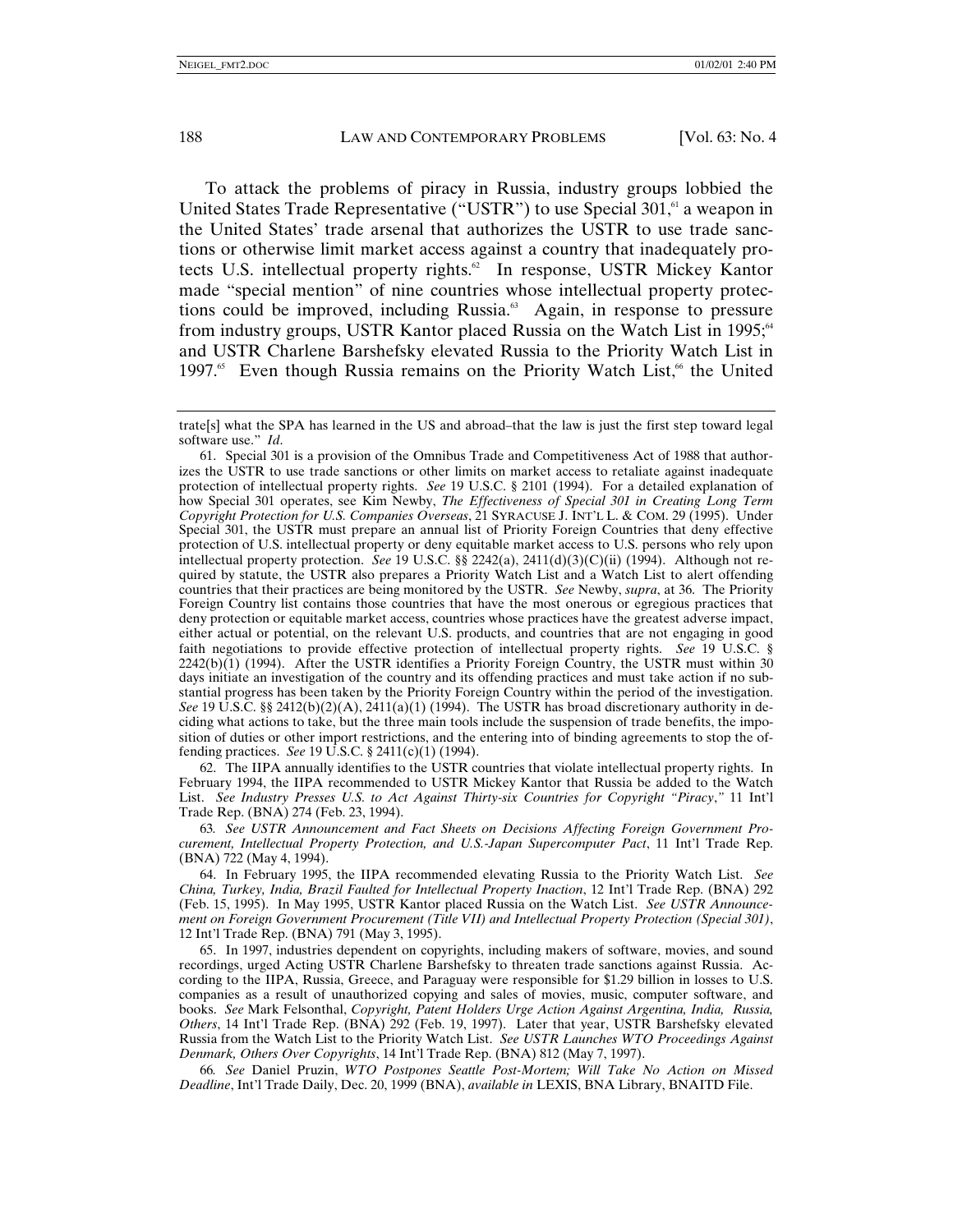States has not threatened trade sanctions against Russia, in contrast to its multiple threats against China for similar violations of intellectual property laws.<sup> $\sigma$ </sup> Part IV of this article compares how the United States has reacted to violations of copyright laws in Russia and China. Before one can consider U.S. reaction to China's copyright violations, it is helpful to understand how copyright law developed indigenously in China and how U.S. trade pressures shaped China's copyright regime. Part III explores the development of China's copyright laws.

#### III

# HISTORY OF CHINA'S COPYRIGHT LAW

China was among the first countries to develop printing, $\frac{8}{3}$  yet it did not enact its first copyright law until more than one thousand years later.<sup> $69$ </sup> During the thousand-year interval, China developed a modest system of copyright that accommodated the economic, political, and social conditions of the time.<sup>70</sup> During the twentieth century, however, external pressures forced China to adapt its laws to more stringent international norms.<sup>71</sup>

#### A. Indigenous Development of China's Copyright Law

Before the twentieth century, China had no formal copyright system.<sup>72</sup> More than one thousand years earlier, however, China had begun to enact rules to control the dissemination of ideas.<sup>73</sup> Emperors, beginning with the Wenzong Emperor in A.D. 835, prohibited the unauthorized reproduction of items that

<sup>67</sup>*. See* discussion *infra* Part III.B.

<sup>68</sup>*. See* WILLIAM P. ALFORD, TO STEAL A BOOK IS AN ELEGANT OFFENSE: INTELLECTUAL PROPERTY LAW IN CHINESE CIVILIZATION 1 (1995) [hereinafter ALFORD, TO STEAL A BOOK] (tracing the development of copyright law in China, from the advent of printing during the Tang Dynasty (A.D. 618-906) to modern-day China and examining why copyright law has never taken hold in China as it has in the West). Chinese historians date the advent of printing to the Tang Dynasty (A.D. 618– 906): China is credited with contributing paper, movable type, and ink to humankind. *See id*. at 1, 9. Even before the invention of the printing press, the Chinese were interested in preventing the unauthorized reproduction of texts: During the Qin Dynasty (221B.C.–206 B.C.), the rulers were concerned with the distribution of written materials, and during the Han Dynasty (206 B.C.–A.D. 220), the rulers barred the unauthorized reproduction of the Classics. *See id*. at 12-13.

<sup>69</sup>*. See* ZHENG CHENGSI & MICHAEL PENDLETON, COPYRIGHT LAW IN CHINA 17 (1991) (discussing the enactment of China's first official copyright law in 1910 and the enactment of its first copyright law that met international standards in 1990).

<sup>70</sup>*. See* William P. Alford, *Don't Stop Thinking About . . . Yesterday: Why There Was No Indigenous Counterpart to Intellectual Property Law in Imperial China*, 7 J. CHINESE L. 3, 7-34 (1993) (describing the development of China's system of copyright through its imperial history).

<sup>71</sup>*. See* Julia Cheng, Note, *China's Copyright System: Rising to the Spirit of TRIPS Requires an Internal Focus and WTO Membership*, 21 FORDHAM INT'L L.J. 1941, 1965-79 (1998) (examining the effect of threatened trade sanctions by the United States on the development and enforcement of China's copyright laws).

<sup>72</sup>*. See* ZHENG CHENGSI & MICHAEL D. PENDLETON, CHINESE INTELLECTUAL PROPERTY AND TECHNOLOGY TRANSFER LAW 87 (1987).

<sup>73</sup>*. See* ALFORD, TO STEAL A BOOK*, supra* note 68, at 16-17. The rulers were motivated by a desire to sustain imperial power more than any interest in sharing information with the Chinese people. *See id*.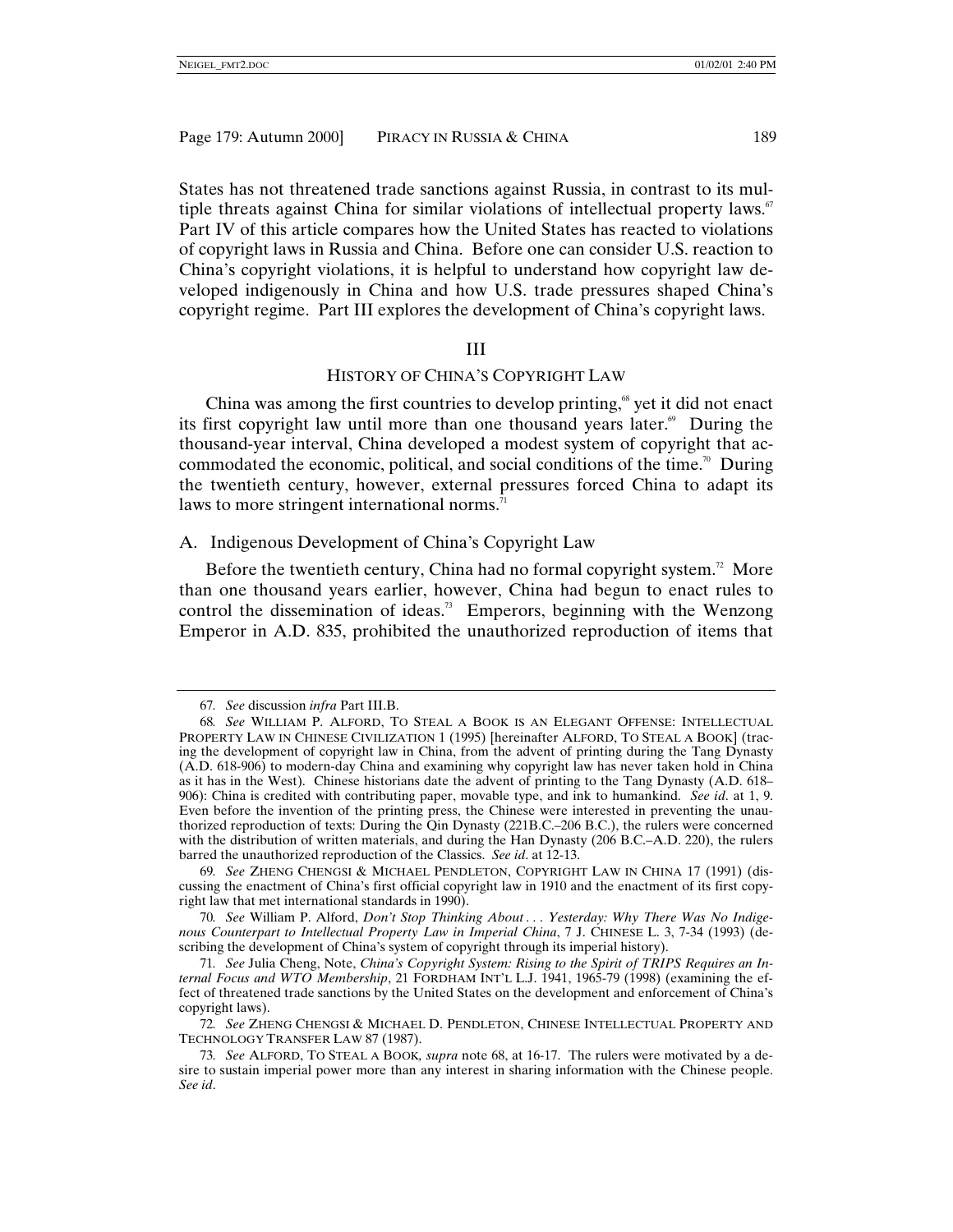could be used for prognostication.<sup>74</sup> Subsequent emperors expanded the ban to include heterodox items and materials under the exclusive control of the state, such as the Classics and official government documents.<sup>75</sup> After the invention of the printing press, production of printed materials increased, and Chinese emperors ordered private printers to submit works to government officials for prepublication review.76

China's desire to control the dissemination of information was shared by European governments. The early history of intellectual property laws in Europe developed out of a similar desire of the state to control the spread of information.<sup> $\pi$ </sup> European attitudes toward copyright diverged from that of China in the seventeenth and eighteenth centuries, however, when European societies adopted the view that an author had a property right in his work, $\alpha$ <sup>8</sup> a concept that had no counterpart in China.<sup>79</sup> Europeans believed that society would benefit by providing incentives to create and disseminate works. China, on the other hand, continued to regulate the creation of works, with the goal of maintaining the state's authority.<sup>80</sup>

Finally, in 1910, just one year before the overthrow of the Qing Dynasty  $(A.D. 1644–1911)$ , the government enacted China's first formal copyright law.<sup>81</sup> The law provided comprehensive copyright protection.<sup>82</sup> It was never fully implemented, however, because the Qing government was overthrown by the Northern Warlords government (1912–1927) the following year.<sup>83</sup> Both the Northern Warlords government and the subsequent Nationalist (Guomindang)

<sup>74</sup>*. See id*. at 13. Chinese rulers prohibited the unauthorized reproduction of calendars, almanacs, and other items that could be used for prognostication because rulers sought to control information related to time and astronomy. *See id*. at 13.

<sup>75</sup>*. See* ALFORD, TO STEAL A BOOK , *supra* note 68, at 13. In addition to items of prognostication, materials subject to exclusive state control included the Classics, state legal pronouncements, official histories, model answers to imperial civil service examinations, maps, and materials concerning the inner workings of the government, politics, and military affairs. *See id*. at 13-14. Heterodox materials included pornographic materials, politically or religiously suspect materials, and writings that used the names of members or ancestors of the imperial family in inappropriate literary styles. *See id*. at 14, 23- 24.

<sup>76</sup>*. See* ALFORD, TO STEAL A BOOK, *supra* note 68, at 13-17. Even though prepublication review started much earlier, the Qianlong Emperor's famous decree of 1774 required all literature to be reviewed so that any books containing heterodox material could be destroyed. *See id*. at 15.

<sup>77</sup>*. See* PLOMAN & HAMILTON, *supra* note 1, at 9.

<sup>78</sup>*. See id*. at 11.

<sup>79</sup>*. See* ALFORD, TO STEAL A BOOK, *supra* note 68, at 18.

<sup>80</sup>*. See id*. Economic and technological factors partly explain China's failure to protect authors' creations. *See id*. at 19. The mechanisms and demand for mass production did not exist in China as they did in Europe. Preindustrial China did not have means of mass production, and the literacy rate was under 20% even in the early part of the twentieth century. *See id*.

<sup>81</sup>*. See* CHENGSI & PENDLETON, COPYRIGHT LAW IN CHINA, *supra* note 69, at 17.

<sup>82</sup>*. See* Amy E. Simpson, Comment, *Copyright Law and Software Regulations in the People's Republic of China: Have the Chinese Pirates Affected World Trade*, 20 N.C. J. INT'L L. & COM. REG. 575, 582 (1995) (explaining that the copyright law of 1910 offered extensive protection to works of literature and art, pamphlets, calligraphy, photographs, sculptures, and models).

<sup>83</sup>*. See* CHENGSI & PENDLETON, COPYRIGHT LAW IN CHINA, *supra* note 69, at 17.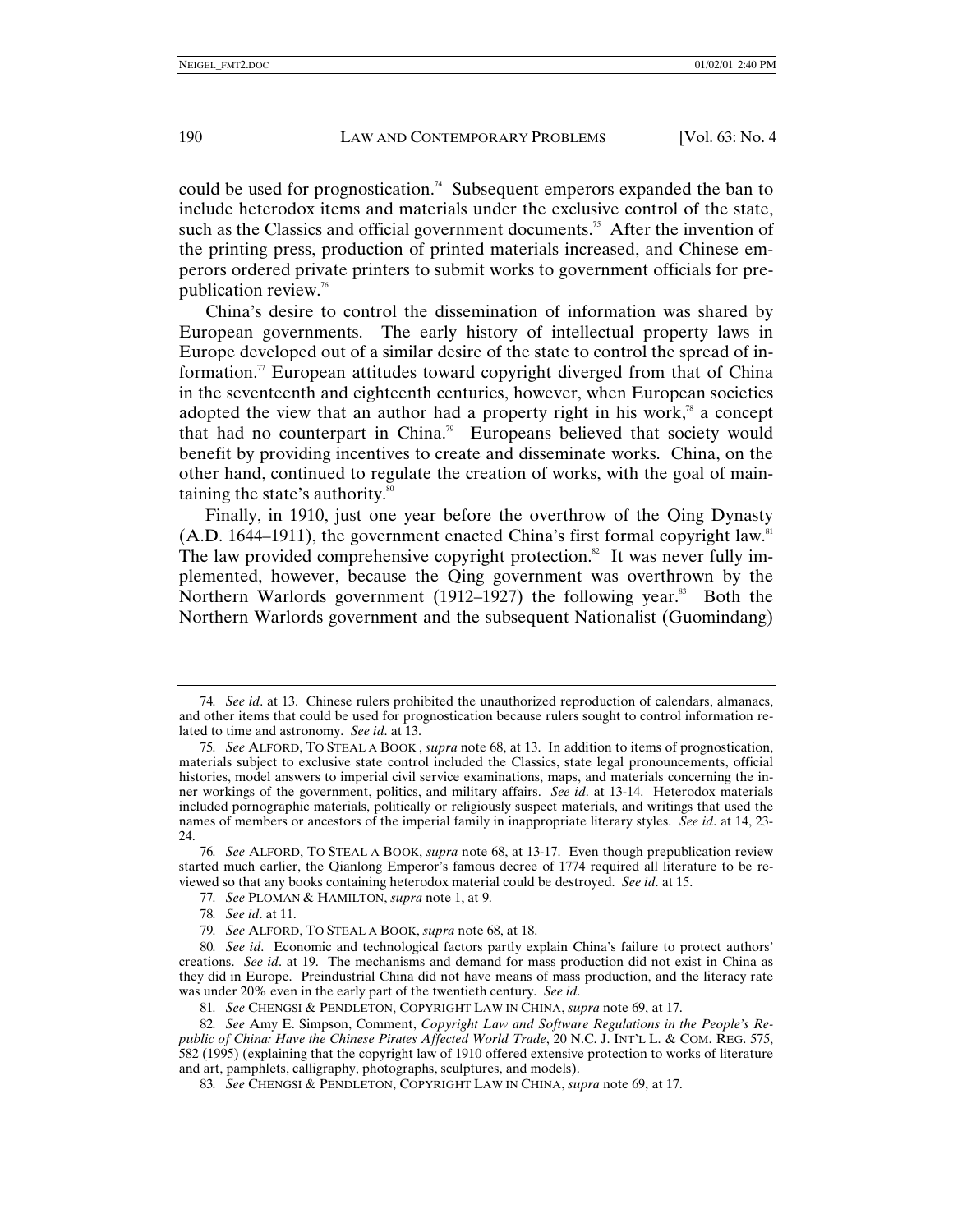government (1912–1949) revised the statute in 1915 and 1928, respectively.<sup>84</sup> But China's copyright law was short-lived.

In 1949, the Communist Party rose to power and overturned all existing copyright and publication laws.<sup>85</sup> Mao Tse-Tung and the Chinese Communist Party expelled all foreigners and foreign influence from the state.<sup>86</sup> As part of the Chinese Communist Party's promise of a better life, the government initiated a system of publishing contracts that provided remuneration between authors and publishers. $\mathbb{S}^{7}$  Even though the publishing contracts provided royalties to authors, the system failed adequately to protect authors' copyrights because the publishing contracts did not control unauthorized reproduction by third parties.<sup>88</sup> Even this limited system of copyright was short-lived; royalties were significantly reduced in 1958 when Mao Tse-Tung launched the Anti-Rightist Movement and the Great Leap Forward to accelerate China's transition to socialism.<sup>89</sup> Later, all royalties were eliminated, and the system of publishing contracts was dismantled when the Cultural Revolution began in 1966.<sup>90</sup> The Cultural Revolution was a tumultuous period in which most creative intellectual work stopped, and copyright infringement was rampant.<sup>91</sup>

By the end of the Cultural Revolution, China faced a faltering economy and an ineffective and unproductive bureaucratic system.<sup>92</sup> Instead of producing a better life for the Chinese people, the Communist Party produced unneeded goods while the demands of the Chinese consumers remained unfulfilled.<sup>93</sup> After Mao Tse-Tung's death in 1976, Deng Xiaoping and his allies adopted an

87*. See* Sidel, *supra* note 85, at 261-63. During the 1950s, the General Publishing Office of the Central People's Government issued public resolutions that governed the publishing contracts between authors and publishers. *See* Yiping Yang, *The 1990 Copyright Law of the People's Republic of China*, 11 UCLA PAC. BASIN L.J. 260, 263 (1993). The 1950 Publishing Resolution provided a per-word and per-copy royalty system. *See* Sidel, *supra* note 85, at 263. This system of publishing contracts was later dismantled during the Cultural Revolution. *See id*.

88*. See* Sidel, *supra* note 85, at 262.

90*. See* Yang, *supra* note 87, at 263.

93*. See id*. at 509.

<sup>84</sup>*. See id*.

<sup>85</sup>*. See* Mark Sidel, *Copyright, Trademark, and Patent Law in the People's Republic of China*, 21 TEX. INT'L L.J. 259, 261 (1986).

<sup>86</sup>*. See* Janiece Marshall, *Current Developments in the People's Republic of China: Has China Changed?,* 1 TRANSNAT'L LAW. 505, 508 (1988) (explaining that the Chinese Communist Party promised the Chinese people a better life by modernizing the country and rescuing the nation from invasion by imperialistic states).

<sup>89</sup>*. See id*. at 263.

<sup>91</sup>*. See* Sidel, *supra* note 85, at 263. During the ten years of the Cultural Revolution (1966–1976), most creative intellectual work stopped. *See id*. at 263-64. The Communist Party tortured, killed, and imprisoned many intellectuals; it sent others to work on communes or state farms. *See id*. at 263. According to official materials published in connection with the trial of the "Gang of Four," 720,000 persons were directly persecuted during the Cultural Revolution, and 34,000 among them were killed. *See* ALBERT HUNG-YEE CHEN, AN INTRODUCTION TO THE LEGAL SYSTEM OF THE PEOPLE'S REPUBLIC OF CHINA 30 (1994). Less egregious offenses were also committed: The state government endorsed copyright infringement when it promulgated regulations in 1972 that permitted a publisher to reprint another publisher's work without permission or payment so long as the reprinting publisher noted the name of the original publisher. *See* Sidel, *supra* note 85, at 264.

<sup>92</sup>*. See* Marshall, *supra* note 86, at 508.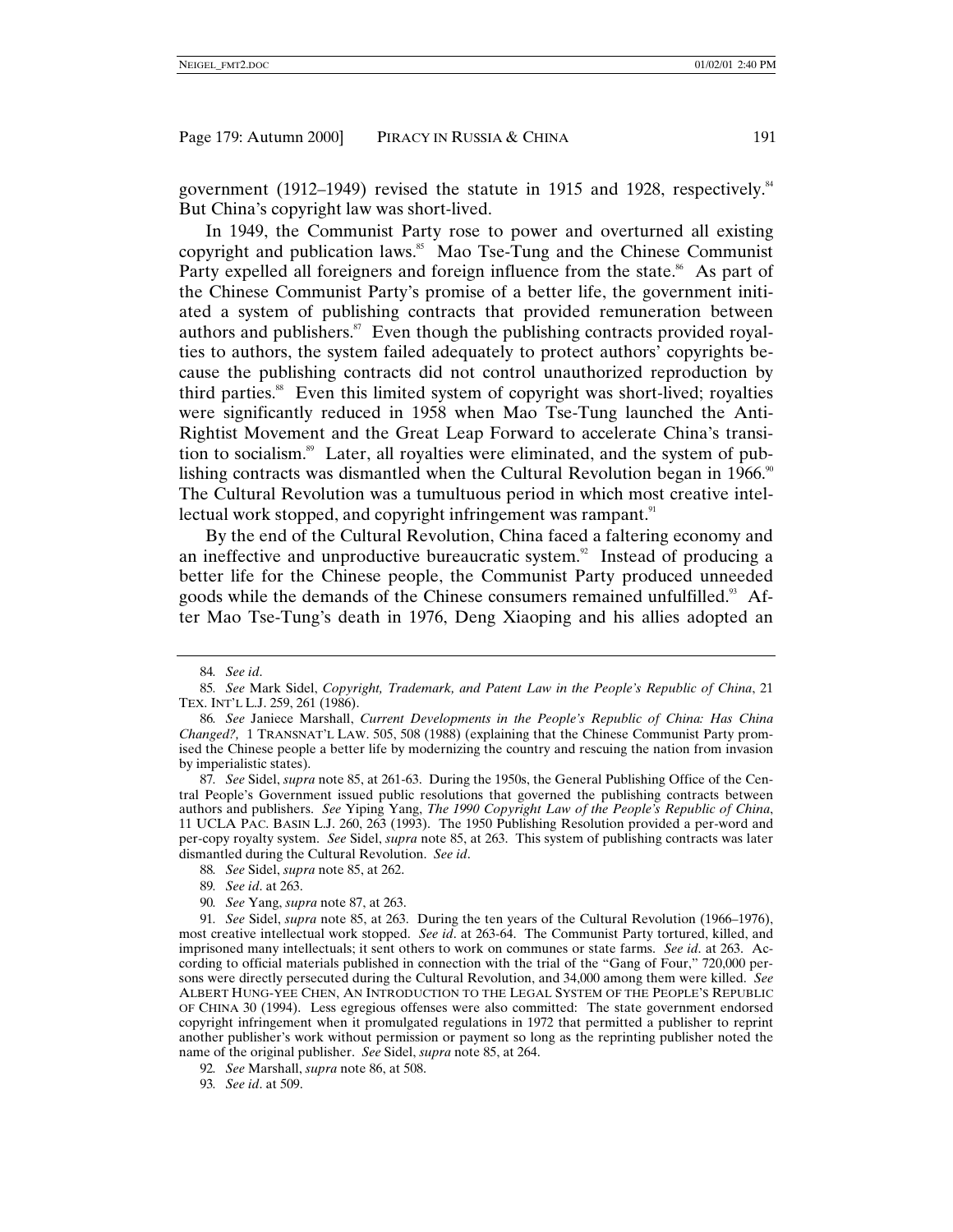economic development plan to bring China out of economic isolation and to attract foreign investment, trade, and the transfer of technology.<sup>94</sup> China "essentially abandoned Marxist economics in favor of a dual system, namely, a oneparty autocratic political system, coupled with a government assisted free market economy."<sup>95</sup> When China adopted its Open Door Policy in the late 1970s, Western nations, primarily the United States, pressured China to enact more protective intellectual property laws.<sup>96</sup> China responded in 1990 by enacting its Copyright Law of the People's Republic of China ("Copyright Law of the P.R.C."), the first one that met international standards. $\mathcal{P}$  China's copyright law granted private rights to authors but maintained a socialist purpose,<sup>88</sup> illustrating China's efforts to adopt a market economy within a socialist governmental framework.<sup>99</sup>

China incorporated international norms into its copyright law, but the law offered limited protection for foreign works. It protected a work by a foreign entity only if the work was first published in China or if it was published in China within thirty days of its initial foreign publication.<sup>100</sup> The U.S. business

95. Roy J. Girasa, *Legal Aspects of Doing Business in China*, 20 WESTCHESTER B.J. 305, 305 (1993). For a complete description of the legal reforms in China during the period of reform, see DU XICHUAN & ZHANG LINGYUAN, CHINA'S LEGAL SYSTEM: A GENERAL SURVEY (1990).

96*. See* Yang, *supra* note 87, at 260.

97. Copyright Law of the People's Republic of China (1990), THE LAWS OF THE PEOPLE'S REPUBLIC OF CHINA: 1990-1992, at 75 (Science Press 1993) [hereinafter Copyright Law]. Before enacting the Copyright Law of the P.R.C., the Chinese government issued one of its most important administrative regulations, the 1984 Regulation, which embodied the principle "to each according to his labor," and which was designed to promote intellectual creation by protecting the rights of authors and translators. *See* Simpson, *supra* note 82, at 585. The Chinese State Council established the National Copyright Administration of China to write the copyright law. *See id*. at 586. China's copyright law required twenty drafts and eleven years to complete. *See* Edward G. Durney, *Copyright Law in China and Taiwan*, *in* GLOBAL INTELLECTUAL PROPERTY SERIES 1993: PROTECTING TRADEMARKS AND COPYRIGHTS; SUCCESSFUL STRATEGIES, 311, 315 (PLI Patents, Copyrights, Trademarks, & Literary Property Course Handbook Series No. 367, 1993).

98*. See White Paper: Intellectual Property Protection in China*, BRITISH BROADCASTING CORP., June 20, 1994, *available in* LEXIS, World Library, BBCMIR File (noting that China's stated purpose in developing its intellectual property system was "to rapidly develop social productive forces, promote overall social progress, meet the needs of developing a socialist market economy and expedite China's entry into the world economy"). Article 1 of the Copyright Law of the P.R.C. provides:

This law is formulated in accordance with the Constitution to protect the copyright of authors on their literary, artistic and scientific works as well as rights and interests related to copyright, to encourage the creation and dissemination of works beneficial to the building of a socialist society that is advanced materially as well as culturally and ideologically and to promote the progress and prosperity of socialist culture and science.

Copyright Law, *supra* note 97, at 77-78.

100*. See* Simpson, *supra* note 82, at 590-91.

<sup>94</sup>*. See id*. at 508-10 (describing Deng Xiaoping's plan to revitalize China's faltering economy by attracting foreign trade and investment). This policy was antithetical to China's previous policies of isolation and exclusion under Mao Tse-Tung. *See id*. at 509-10. The economic development plan, termed "The Four Modernizations," had four goals: (1) to reform aspects of the political and policymaking system; (2) to revitalize and reform the educational system; (3) to change China's orientation to and role in the global economy; and (4) to alter the nation's demographic trajectory. *See id*. at 509. The leaders believed that China would never reach a state of economic development equal to that of the Western countries unless it increased its application of modern technology to all sectors of the Chinese economy. *See id*.

<sup>99</sup>*. See* Durney, *supra* note 97, at 315.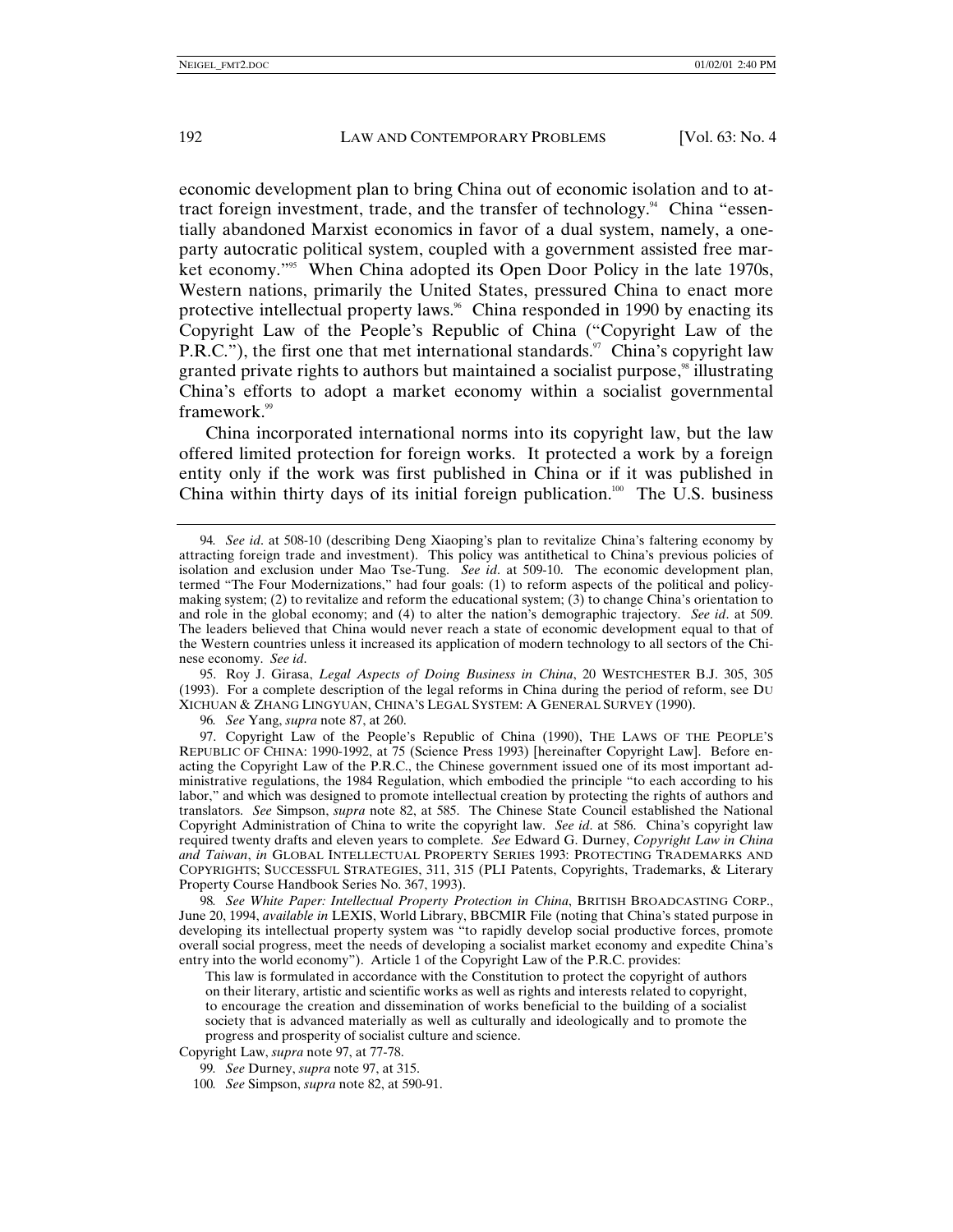community strongly disapproved of the original version of the Copyright Law of the P.R.C., and the U.S. government threatened trade sanctions against China, $101$ the first in a series of trade disputes between the United States and China over intellectual property protection.<sup>102</sup>

### B. Development of China's Copyright Law in Response to External Pressures

Even though China substantially incorporated international copyright norms into its copyright law, the U.S. business community lobbied the U.S. Department of Commerce to pressure China to change its law to provide stronger protection for foreign works. $103$  In response to the U.S. business sector's complaints and lobbying efforts, the USTR retaliated against China and invoked Special  $301.^{104}$  Pursuant to Special 301, the USTR placed China on the Priority Foreign Country list and threatened trade sanctions against China unless it provided more protection for U.S. intellectual property works, particularly computer software.<sup>105</sup>

Lengthy negotiations between the United States and China resulted in a comprehensive agreement, the Memorandum of Understanding on the Protection of Intellectual Property, in January 1992 ("1992 MOU").<sup>106</sup> The 1992 MOU was signed just two hours before U.S. retaliatory measures were to be implemented.<sup>107</sup> The 1992 MOU required China to increase its protection of U.S. intellectual property and to join two international copyright conventions—the Berne Convention and the Convention for the Protection of Producers of Phonograms Against Unauthorized Duplication of Their Phonograms<sup>108</sup>—which

106*. See* U.S.-P.R.C., Memorandum of Understanding on the Protection of Intellectual Property, Jan. 17, 1992, 34 I.L.M. 676 [hereinafter Memorandum].

<sup>101</sup>*. See id*. at 591.

<sup>102</sup>*. See infra* Part III.B (discussing U.S.-China trade disputes over China's lack of enforcement of its copyright laws).

<sup>103</sup>*. See* Cheng, *supra* note 71, at 1967-68. For a detailed description of the lobbying efforts of U.S. industry on the United States Trade Representative, see Paul C.B. Liu, *U.S. Industry's Influence on Intellectual Property Negotiations and Special 301 Actions*, 13 UCLA PAC. BASIN L.J. 87, 88-93 (1994).

<sup>104.</sup> For an explanation of Special 301, see *supra* note 61. *See also* June Cohan Lazar, *Protecting Ideas and Ideals: Copyright Law in the People's Republic of China*, 27 LAW & POL'Y INT'L BUS. 1185, 1188 (1996); Newby, *supra* note 61, at 36. The United States has recognized that a foreign government's tolerance of piracy may constitute a non-tariff barrier with trade distortion effects. *See* Y. Kurt Chang, *Special 301 and Taiwan: A Case Study of Protecting United States Intellectual Property in Foreign Countries*, 15 NW J. INT'L L. & BUS. 206, 212 (1994).

<sup>105</sup>*. See* Lazar, *supra* note 104, at 1188. After being placed on the list, China agreed to protect computer programs as literary works under the terms of the Berne Convention, and implemented the Computer Software Protection Regulations ("Computer Software Regulations"). *See* Computer Software Protection Regulations, CHINA L. & PRAC., Aug. 19, 1991, at 55 (effective Oct. 1, 1991). After the Chinese government issued the Computer Software Regulations in 1991, U.S. businesses remained dissatisfied, and China remained on the Priority Foreign Country list. *See* Jeffrey K. Parker, *Lawyers Wary of China's New Software Protection Rules,* UPI, June 14, 1991, *available in* LEXIS, News Library, UPI File.

<sup>107</sup>*. See* Newby, *supra* note 61, at 42.

<sup>108</sup>*. See* Memorandum, *supra* note 106, at 680-81.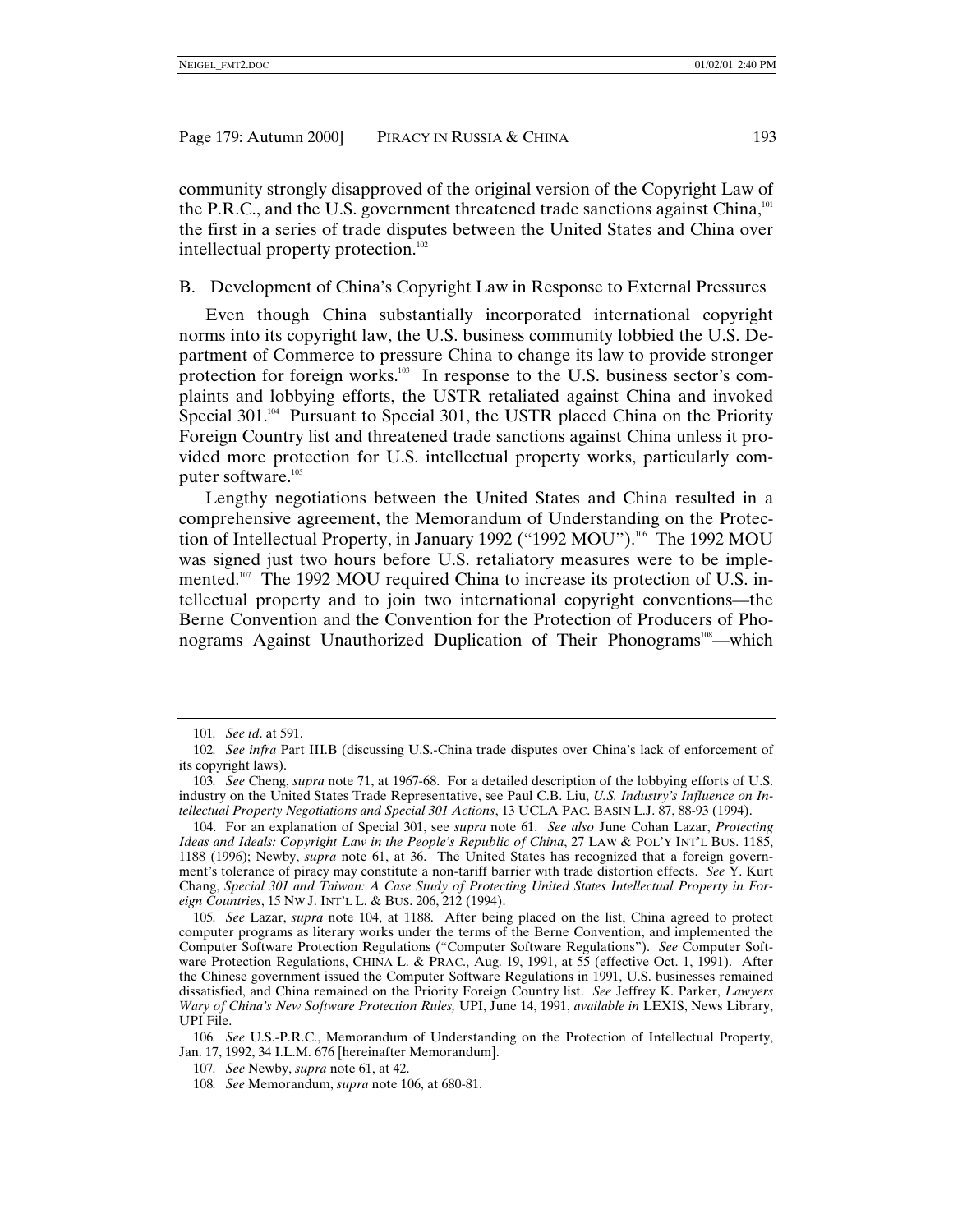China joined in 1992 and 1993, respectively.<sup>109</sup> Pursuant to the 1992 MOU, the United States recognized China's progress and removed it from the Priority Foreign Country List.<sup>110</sup>

Subsequently, the United States became frustrated with the Chinese government's lack of enforcement of its intellectual property laws, and USTR Mickey Kantor again placed China on the Priority Foreign Country list in  $1994<sup>111</sup>$  and threatened Special 301 trade sanctions worth \$1.08 billion on Chinese products.112 The Chinese government retaliated by threatening its own trade sanctions against the United States; the Chinese government was upset that it had diligently modified its copyright system in compliance with U.S. demands, yet the United States had not allowed sufficient time for the system to produce the desired results.<sup>113</sup>

The two countries averted a threatened trade war when they signed a lastminute agreement, China-United States: Agreement Regarding Intellectual Property Rights ("1995 Agreement").<sup>114</sup> The 1995 Agreement contained two documents: a letter from the Chinese Minister of Foreign Trade and Economic Cooperation to the USTR ("Agreement Letter") and an Action Plan for Effective Protection and Enforcement of Intellectual Property Rights in China ("Action Plan").<sup>115</sup> The 1995 Agreement provided for enhanced enforcement measures by the Chinese and greater access for U.S. intellectual property producers to Chinese markets, particularly the audio-visual sector.<sup>116</sup>

111*. See* Newby, *supra* note 61, at 43.

112*. See U.S., China Announce Broad Agreement on Intellectual Property Protection*, 12 Int'l Trade Rep. (BNA) 400 (Mar. 1, 1995).

114*. See* Agreement Regarding Intellectual Property Rights, Feb. 26, 1995, P.R.C.-U.S., 34 I.L.M. 881 (1995) [hereinafter 1995 Agreement].

115*. See id*.

<sup>109</sup>*. See* Cheng, *supra* note 71, at 1968. To harmonize its laws with the Berne Convention, China promulgated the Implementing International Copyright Treaties Provisions. *See* Implementing International Copyright Treaties Provisions, CHINA L. & PRAC., Jan. 14, 1993, at 36 (effective Sept. 30, 1992).

<sup>110</sup>*. See* Memorandum, *supra* note 106, at 683-84. The USTR moved China to the lower-level Watch List, which contained 17 other offending countries. *See* Newby, *supra* note 61, at 43.

<sup>113</sup>*. See* Newby, *supra* note 61, at 43-44. Li Changxu, head of the China United Intellectual Property Investigation Center, commented, "It's like building a house. You can have the house structure all set up, very beautiful. But then, you need electricity and water pipes. That takes more time." Marcus W. Brauchli & Joseph Kahn, *Intellectual Property: China Moves Against Piracy as U.S. Trade Battle Looms*, ASIAN WALL ST. J., Jan. 6, 1995, at 1. China reported progress in its efforts to curb copyright piracy: According to the official Xinhua news agency, in early November 1994, approximately 53,000 laser disks were confiscated and over 100 shops wholesaling illegal audio and video products were closed. *See China Reports Efforts on Copyright Piracy,* ASIAN WALL ST. J., Jan. 11, 1995, at 4. Despite the Chinese government's efforts, the Business Software Alliance, the industry group representing major U.S. computer software publishers, reported that Chinese software piracy cost the industry \$322 million in 1994 and that approximately 94 percent of the software in China was pirated. *See Software Industry Believes U.S. Will Stay Tough on Piracy*, AGENCE FRANCE PRESSE, Jan. 3, 1995, *available in* LEXIS, News Library, AFP File.

<sup>116</sup>*. See id*. at 882-83. A spokesman for the IIPA referred to the 1995 Agreement "as a real beginning of a crackdown on piracy." *See U.S., China Announce Broad Agreement on Intellectual Property Protection*, *supra* note 112, at 400. According to USTR Mickey Kantor, "[o]ur Chinese counterparts have committed themselves to a very impressive set of enforcement procedures here, not only en-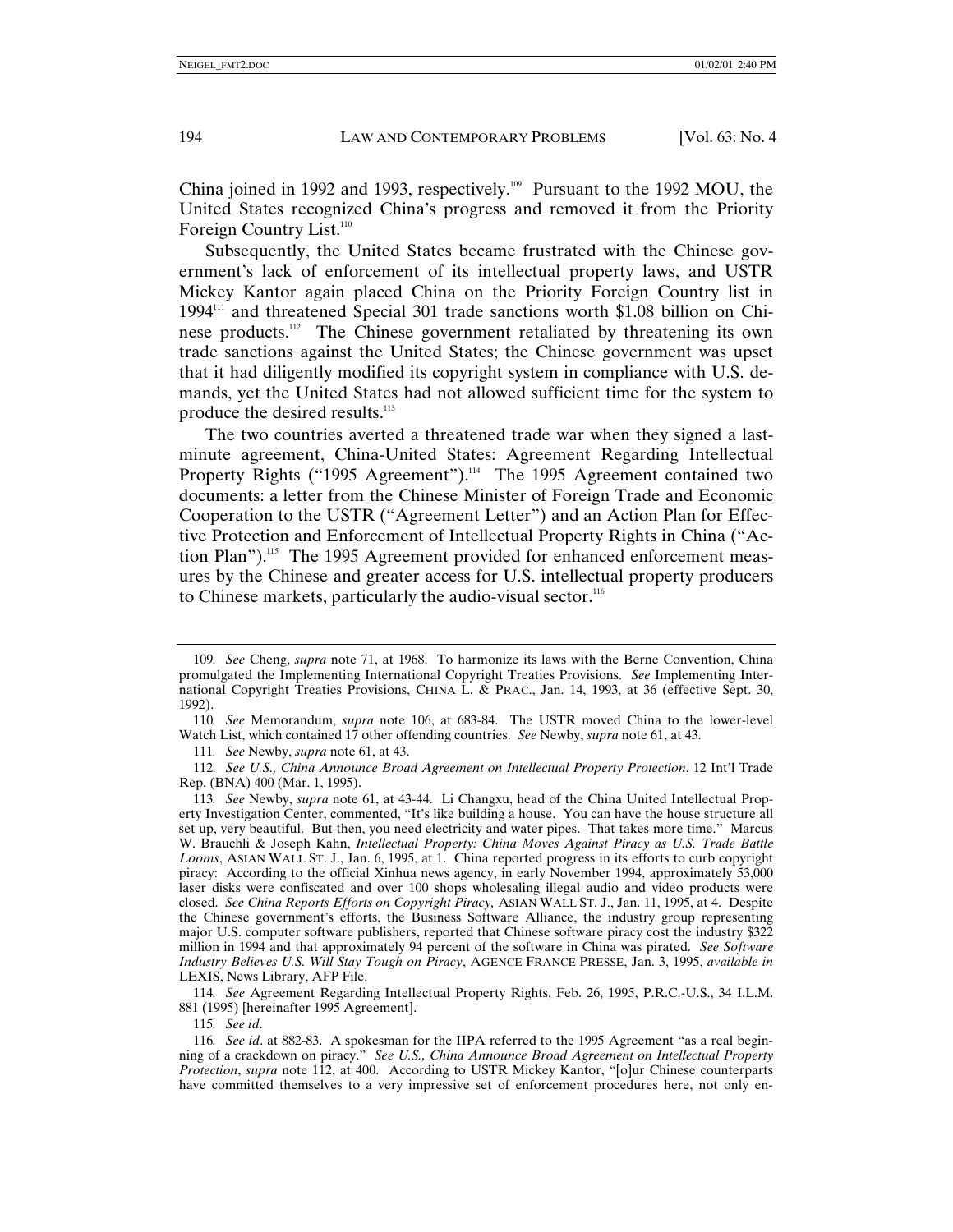Despite the optimism surrounding the 1995 Agreement, U.S. officials subsequently charged that China had failed to adequately implement the Action Plan; Chinese officials countered that they had made great strides in reducing copyright infringement.<sup>117</sup> According to the 1995 Agreement, the Chinese government agreed to crack down on piracy of music, films, and software<sup>118</sup> and later promised to shut down twenty-nine compact disc ("CD") factories that were the worst offenders.<sup>119</sup> American investigators found, however, that only one factory remained closed, and production of pirated CDs doubled in China in the ten months following the 1995 Agreement.<sup>120</sup> For the third time since enacting the Special 301 provisions, the United States placed China on the Priority Foreign Country list.<sup>121</sup> Within thirty minutes of the announcement by Acting USTR Charlene Barshefsky that the United States had placed China on its Priority Foreign Country list, China published its own retaliation list of U.S. products that would be subject to 100% tariffs; the list was identical to the U.S. list of Chinese products.<sup>122</sup> Despite the threats, both countries averted another multibillion-dollar trade war when they reached an agreement hours after a June 17, 1996, deadline.<sup>123</sup> Acting USTR Barshefsky announced that the United States would withdraw the threat of \$2 billion trade sanctions because China had taken serious and important steps to combat piracy in recent months, including the closure of fifteen pirate CD factories and the enlistment of China's

121*. See* Rossella Brevetti, *USTR Identifies China as Priority Foreign Country*, 13 Int'l Trade Rep. (BNA) 704 (May 1, 1996). In previous negotiating sessions, acting USTR Charlene Barshefsky had threatened Chinese officials with \$2 billion in trade sanctions if China did not make sufficient progress in several areas: closing six factories that produced pirated compact disks and laser disks, increasing market access for U.S. entertainment and publishing firms, and strengthening customs controls. *See* Robert S. Greenberger, *U.S. Sharply Attacks China Over Intellectual Property*, WALL ST. J., May 1, 1996, at A3.

122*. See* Helene Cooper & Kathy Chen, *U.S. and China Announce Tariff Targets as Both Nations Step Up Trade Rhetoric*, WALL ST. J., May 16, 1996, at A3.

forcement, but market access as well." *Id.* A key aspect of the settlement was the raiding and closure of seven of twenty-nine factories producing pirated music compact disks and movie laser disks. *See id*.

<sup>117</sup>*. See* Andrew J. McCall, *Copyright and Trademark Enforcement in China*, 9 TRANSNAT'L LAW. 587, 603-05 (1996).

<sup>118</sup>*. See* 1995 Agreement, *supra* note 114, at 883.

<sup>119</sup>*. See* Maggie Farley, *Peril Escalates for Team Fighting Piracy of CDs*, L.A. TIMES, Dec. 25, 1995, at D4.

<sup>120.</sup> *See* Joseph Kahn, *China Plans to Cut Tariffs, End Quotas in Bid to Join Trade Group*, WALL ST. J., Nov. 20, 1995, at A10 [hereinafter Smith, *U.S. Trade Officials Plan to Fault China*]. According to U.S. officials, piracy of music and computer software actually increased in the year following the 1995 Agreement. *See* Craig S. Smith, *U.S. Trade Officials Plan to Fault China on its Lax Antipiracy Steps, New Curbs*, WALL ST. J., Feb. 7, 1996, at A10. U.S. businesses continued to lose revenues after the 1995 Agreement because the Chinese government failed to curb piracy. According to Steven Ballmer, then-Executive Vice President for Microsoft, China's software market in 1995 was about equal to that of France, yet Microsoft's China revenues were only about three percent of the total for France. *See* Craig S. Smith, *Microsoft Says Pirate Copies Sap China Profits*, WALL ST. J., Oct. 27, 1995, *available in* 1995 WL-WSJ 9905759. The IIPA estimated its 1995 losses to Chinese piracy at \$1.84 billion, excluding business software, and the Software Publisher's Association estimated business software losses at \$250 million a year. *See* Marcus W. Brauchli, *China Could Face U.S. Trade Sanctions of Over \$2 Billion Due to Piracy Losses*, WALL ST. J., Feb. 26, 1996, at A9.

<sup>123</sup>*. See* Kathy Chen, *U.S. and China Reach an Agreement, Averting Trade Sanctions by Both Sides*, WALL ST. J., June 18, 1996, at A2.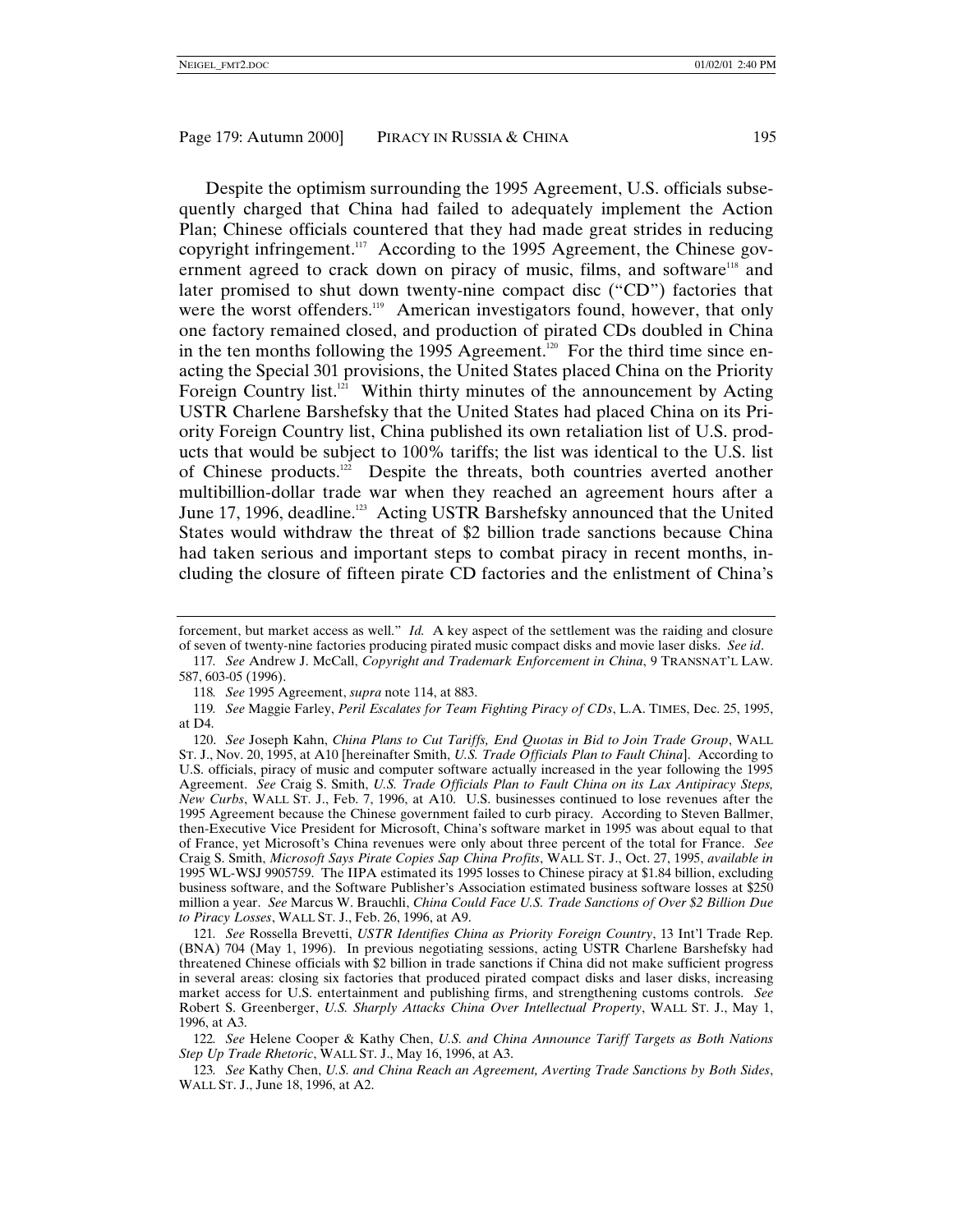powerful national police, the Ministry of Public Security, to help combat piracy.124 The 1996 Agreement recounted the 1995 Agreement, but U.S. officials expressed optimism that "things will be different this time around."<sup>125</sup>

China made significant progress in combating piracy after signing the 1996 Agreement. Chinese authorities closed thirty-nine factories making illegal copies of U.S. music, movies, and business software, and it arrested more than 250 individuals.126 Piracy problems persist, however, including widespread computer software piracy.127 Moreover, movie piracy is on the rise: Video compact disks of the "Titanic" sold for US\$2 in Shanghai one month before its theatrical release in the United States, and Chinese authorities essentially abandoned their efforts to prevent the sale of illegally copied videodisks.<sup>128</sup> The United States has vowed to impose trade sanctions should China reduce its efforts to fight piracy of U.S. works.<sup>129</sup> However, despite the widespread piracy of U.S. software and movies, the United States has not officially threatened trade sanctions since 1996. Chinese piracy of U.S. products remains an area of contention between the United States and China, and the United States is grappling with strategies to combat China's piracy of valuable U.S. intellectual property.

#### IV

# ANALYSIS OF THE U.S. RESPONSE TO PIRACY IN RUSSIA AND CHINA

The United States reacted aggressively against China when it engaged in widespread piracy and failed to protect U.S. intellectual property.<sup>130</sup> U.S. reaction toward Russia, however, was comparatively mild.<sup>131</sup> When China failed adequately to protect U.S. intellectual property, the United States placed China on the Priority Country List under Special 301 and threatened trade sanctions on three separate occasions. In 1991 and 1994, trade sanctions were averted

<sup>124</sup>*. See Statement by Acting USTR Charlene Barshefsky on Trade Talks with China on Intellectual Property Rights and Fact Sheet on Chinese Implementation of 1995 IPR Enforcement Agreement*, 13 Int'l Trade Rep. (BNA) 1036, (June 19, 1996) [hereinafter *Statement by Acting USTR*]; *see also* Mark Felsenthal, *U.S., China Agree on Copyright Shields; \$2 Billion Sanction Threat is Dropped*, 13 Int'l Trade Rep. (BNA) 998 (June 19, 1996).

<sup>125.</sup> Chen, *supra* note 123, at A2. U.S. industry officials expressed optimism over the 1996 Agreement: Dianne Sullivan, the director of trade policy for the National Association of Manufacturers, called the agreement a step forward in establishing better relations with China. *See* U.S., *China Agree on Copyright Shields*, *supra* note 124, at 998.

<sup>126</sup>*. See Trade Report Cites Chinese Progress on Piracy*, HOUS. CHRON., May 1, 1997, Business Section at 2.

<sup>127</sup>*. See* U.S.-China Trade Relation (June 17, 1997) (testimony of acting USTR Charlene Barshefsky in House Ways and Means Trade Subcommittee), *available in* 1997 WL 11233854. The Software Publishers Association announced figures for estimated losses to piracy and found no improvement in China in the last three years. *See* Seth Faison, *Chinese Cracking Down on the Pirating of CD's*, N.Y. TIMES, June 24, 1998, at A10. Although U.S. figures vary widely, industry groups estimate that U.S. entertainment and software companies lost between \$500 million and \$1 billion in 1998 due to piracy in China. *See* Tomlinson, *supra* note 53, at 6.

<sup>128</sup>*. See* Faison, *supra* note 127, at A10.

<sup>129</sup>*. See* U.S.-China Trade Relations, *supra* note 127.

<sup>130</sup>*. See supra* text accompanying notes 103–129.

<sup>131</sup>*. See supra* text accompanying notes 36–66.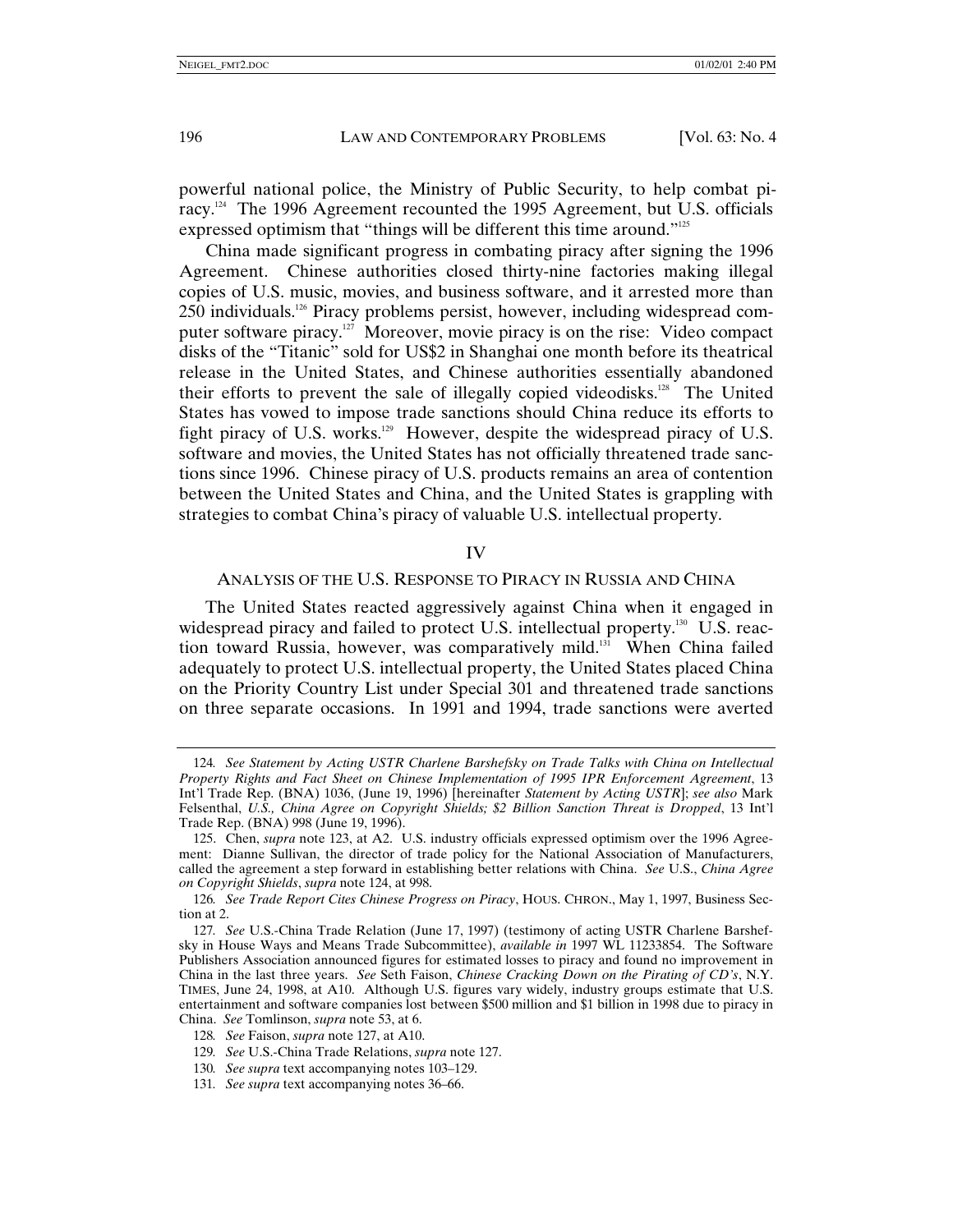when China agreed to increase its protection of U.S. intellectual property. In 1996, however, China retaliated with its own trade sanctions, and the United States withdrew its threats. Since 1996, the United States has not invoked Special 301 against China.

On the other hand, the United States has never threatened trade sanctions against Russia. The United States did place Russia on the Watch List and, later, the Priority Watch List,<sup>132</sup> but the USTR never elevated Russia to the Priority Foreign Country List and never threatened trade sanctions. There are several possible explanations for the disparate treatment. First, after the collapse of the Soviet Union, the United States became a staunch supporter of President Yeltsin and the Russian government.<sup>133</sup> The United States feared that Russia would revert to communism if President Yeltsin were perceived as weak or if the economy faltered significantly. Trade sanctions could have precisely these effects. Opponents of President Yeltsin's reforms would use the threatened trade sanctions as evidence of Russia's weak position vis-à-vis the West in their propaganda battles for the hearts and minds of Russian citizens. Trade sanctions would also weaken an already unstable economy. To prevent these undesirable outcomes, the United States opted to tolerate Russian abuses of U.S. intellectual property rights in the short term.

Second, China was a much more significant trading partner than was Russia. In 1998, the United States imported almost \$6 billion in goods from China and exported more than \$1 billion in goods.<sup>134</sup> In the same period, the United States imported one-tenth of that amount of goods from Russia—less than \$500 million worth—and exported less than \$300 million worth.<sup>135</sup> The United States sought to reduce the trade deficit with China by threatening China with denial of access to the U.S. market. The United States also viewed China as a potentially huge market for U.S. goods, and used Special 301 as a tool to open up China's market. Russia, on the other hand, was still a relatively small market and would likely remain so in the short term until the Russian economy was reformed. The United States did not consider trade sanctions as a necessary part of its economic strategy toward Russia.

Third, U.S. reaction toward China was influenced by events in Tiananmen Square and other human rights abuses, as well as China's export of arms and nuclear technology to developing countries. When the United States considered Special 301 action against China in 1991, it was at least somewhat affected by China's negative image in the United States in the aftermath of Tiananmen Square. Additionally, some U.S. leaders viewed negatively China's ballooning trade surplus with the United States, allegations that China forced political

<sup>132.</sup> Russia remains on the Priority Watch List.

<sup>133.</sup> President Bush and President Kohl of Germany announced that the United States and Germany and their allies would give Russia \$24 billion in aid. *See* Joel Kurtzman, *Bush's Surprise Plan to Help Yeltsin's Government*, N.Y. TIMES, Apr. 5, 1992, §3, at 2.

<sup>134</sup>*. See* International Financial Statistics CD-ROM, International Monetary Fund, Wash., D.C. (Nov. 1999).

<sup>135</sup>*. See id*.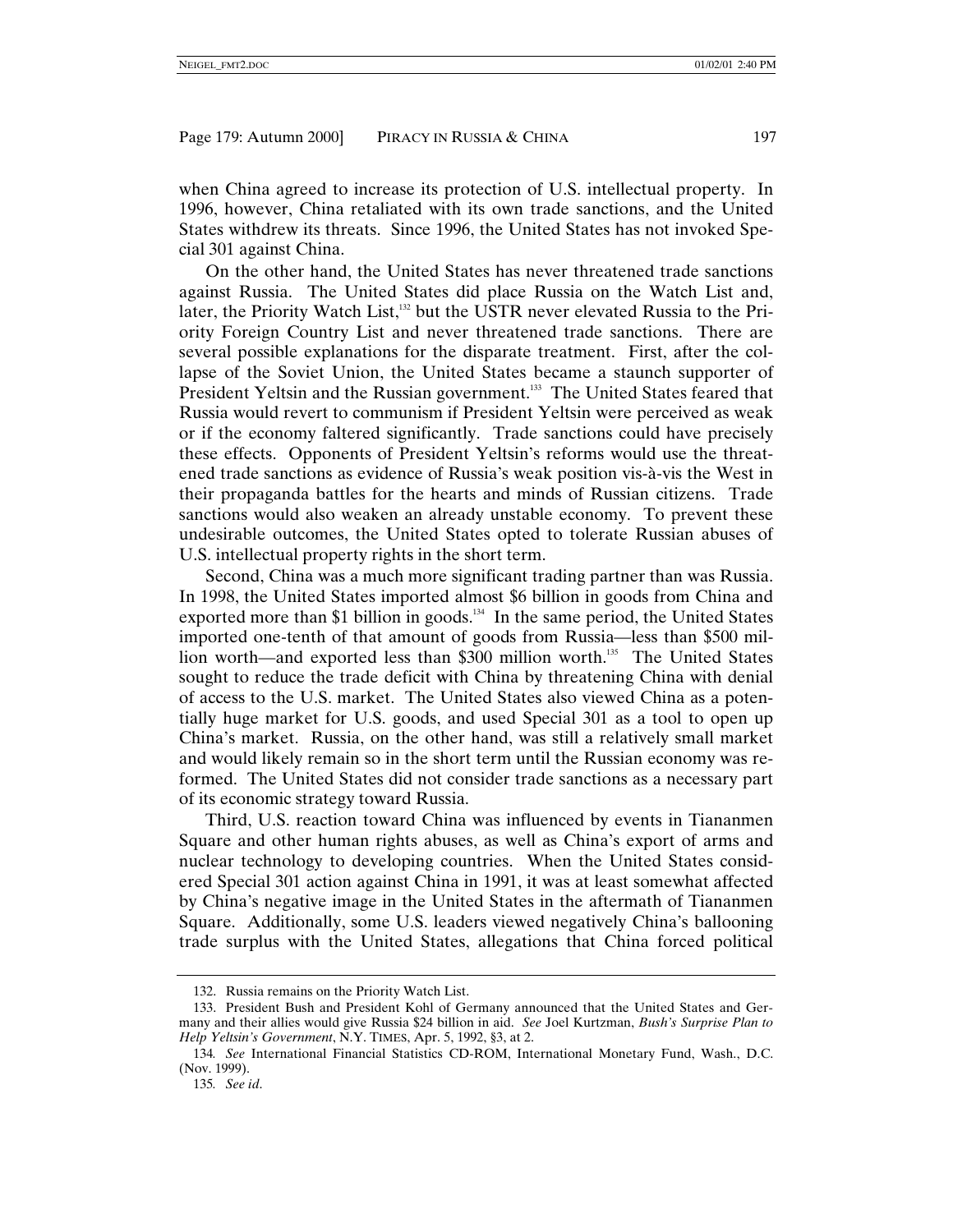prisoners to produce goods for export markets, and reports of China's export of arms and nuclear technology.<sup>136</sup> Even though Russia also engaged in human rights abuses in its past, the United States appeared willing to forgive past sins of the Soviet state and judge the Russian government anew.

Fourth, the United States sought to maintain good relations with Russia so that the U.S. government could influence Russia's policies of disarmament and nuclear non-proliferation. The United States was concerned that Russia would be tempted to sell off nuclear weapons and knowledge to support its weakened economy. Trade sanctions, by worsening Russia's financial position, could encourage such undesirable behavior.

Finally, unlike Russia, China's piracy efforts were aimed at both its domestic market and export markets. The Business Software Alliance reported that China had the capacity to produce ninety million CDs per year, yet its domestic market could only absorb five million CDs annually.<sup>137</sup> China actually exported most of its pirated music and software to the West; therefore, its low-cost, pirated works competed directly against legitimate U.S. goods.<sup>138</sup> Russia, on the other hand, produced its pirated works primarily for domestic consumption, or, at most, for consumption in the former Soviet republics.139 Even though the United States disapproved of piracy in Russia, it abhorred China's blatant efforts to pirate works of U.S. producers and then compete directly against those producers.

V

#### **CONCLUSION**

Even though the development of copyright law in Russia and China is similar in many respects—both developed their copyright laws later than did Western Europe; both refused to adopt international copyright agreements until international pressure mounted; and both refused adequately to protect foreign works—Russia and China experienced very different treatment from the United States when U.S. copyrights were violated. The United States aggressively pursued trade sanctions against China when it failed adequately to protect U.S. intellectual property, while it adopted a comparatively mild approach with Russia. The United States used Special 301 to threaten China with trade

138*. See id*.

<sup>136</sup>*. See* Keith Bradsher, *Panel Asks Bush to Cite Three Nations*, N.Y. TIMES, Apr. 26, 1991, at D1. The 1991 debate over granting most-favored nation status to China was dominated by similar issues: human rights, including oppression in Tibet and the trials of dissidents; Beijing's soaring trade surplus with the United States, with Chinese exports booming at the same time that imports were restricted; the export of products made by Chinese prisoners who are paid little or nothing for their work; and accusations that Beijing is secretly selling weapons and nuclear technology to Algeria, Pakistan, and other developing countries. *See* Nicholas D. Kristof, *Chinese Ties: Frosty to Icy*, N.Y. TIMES, May 2, 1991, at A13.

<sup>137</sup>*. See* Smith, *U.S. Trade Officials Plan to Fault China*, *supra* note 120, at A10.

<sup>139.</sup> At least some of the pirated works shipped to the former Soviet republics eventually entered Western markets. *See* Almar Latour, *Russian Lawyer Cracks Down on Piracy*, WALL ST. J., June 9, 1997, at 13B.